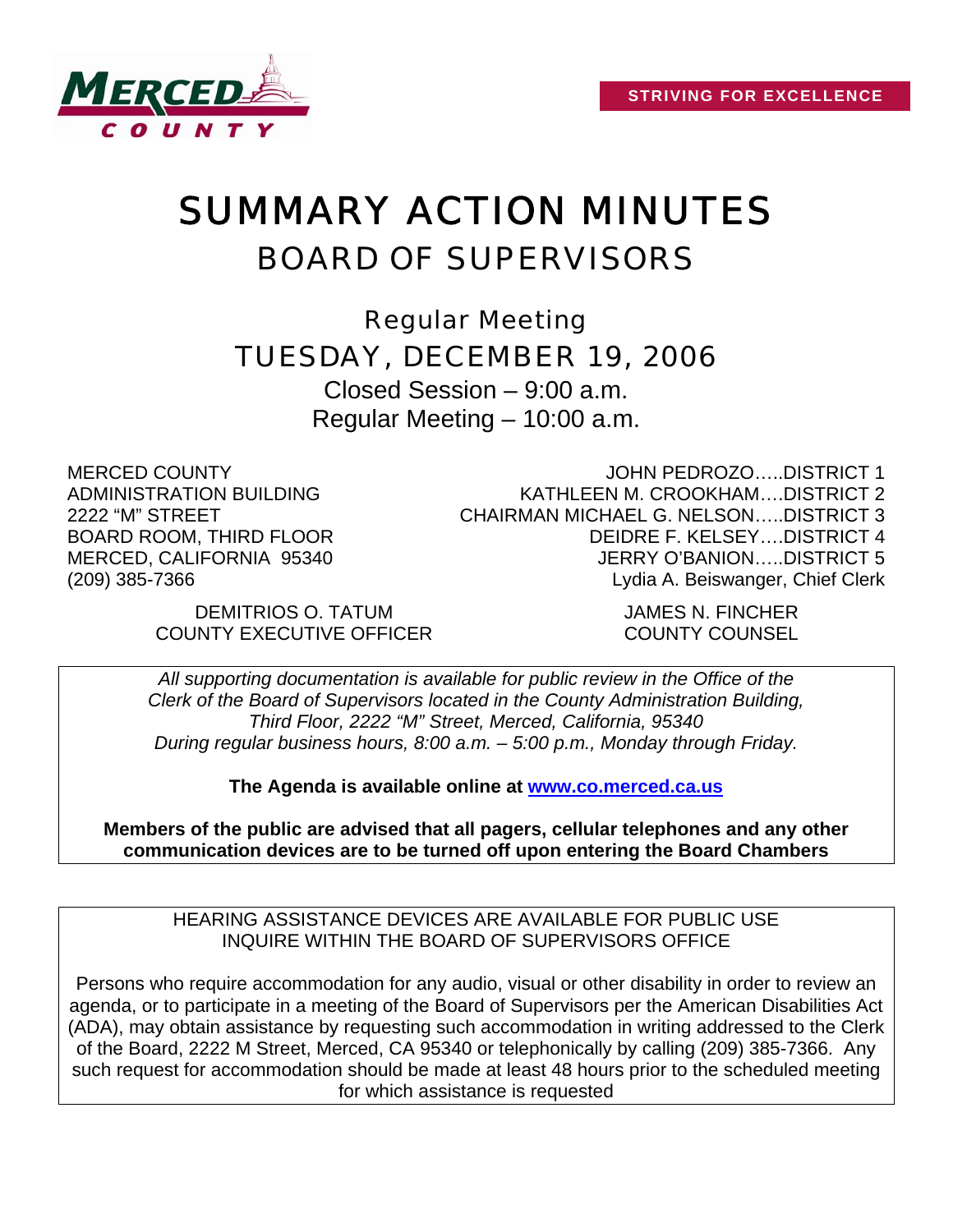The Agenda is divided into three sections:

**CONSENT CALENDAR** – These matters include routine financial and administrative actions and are approved by a single majority vote.

**SCHEDULED ITEMS** – These items are noticed hearings, work sessions and public hearings.

**REGULAR CALENDAR** – These items include significant policy and administration actions. Immediately after approval of the CONSENT CALENDAR, if the time of the hearing of SCHEDULED ITEMS has not arrived, the REGULAR CALENDAR will be considered.

#### SCHEDULED ITEMS

#### 9:00 A. M. **CLOSED SESSION - CONFERENCE WITH REAL PROPERTY NEGOTIATOR:** It is the intention of the Board to meet in Closed Session concerning a Conference with Real Property Negotiator(s) John Fowler, Director-Commerce, Aviation and Economic Development pursuant to Government Code Section 54956.8 as follows: Castle Property

**CLOSED SESSION - CONFERENCE WITH LEGAL COUNSEL - ANTICIPATED LITIGATION:** It is the intention of the Board to meet in Closed Session concerning significant exposure to litigation pursuant to Government Code Section 54956.9(b): One Case

**CLOSED SESSION - CONFERENCE WITH LEGAL COUNSEL - EXISTING LITIGATION:** It is the intention of the Board to meet in Closed Session concerning Existing Litigation pursuant to Government Code of Section 54956.9(a): Circle One Ranch, LLC v. County of Merced, Merced County Superior Court Case #149705

# *REVIEW BOARD ORDER – SEE PAGE 10*

#### **GOVERNMENT CODE SECTION 54950 COMPLIANCE (LATE AGENDA ITEMS)**

10:00 A. M. **PLEDGE OF ALLEGIANCE** 

**PUBLIC OPPORTUNITY TO SPEAK ON ANY MATTER OF PUBLIC INTEREST WITHIN THE BOARD'S JURISDICTION INCLUDING ITEMS ON THE BOARD'S AGENDA, EXCEPT FOR THOSE ITEMS SPECIFICALLY SCHEDULED AS PUBLIC HEARINGS** (Testimony limited to five minutes per person)

*REVIEW BOARD ORDER – SEE PAGE 10*

**PRESENTATION –** State of the County, Chairman Nelson *REVIEW BOARD ORDER – SEE PAGE 10*

**BUDGET TRANSFERS FROM REVENUE/CONTINGENCIES** (4/5 Vote Required) Ag. Commissioner-\$3,192; Health-\$6,142 and Public Works- \$50,000 `

**APPROVED AS RECOMMENDED AYES: ALL**

 **APPROVAL OF CONSENT AGENDA CALENDAR** (Items #1 - 13) **APPROVED AS RECOMMENDED AYES: ALL**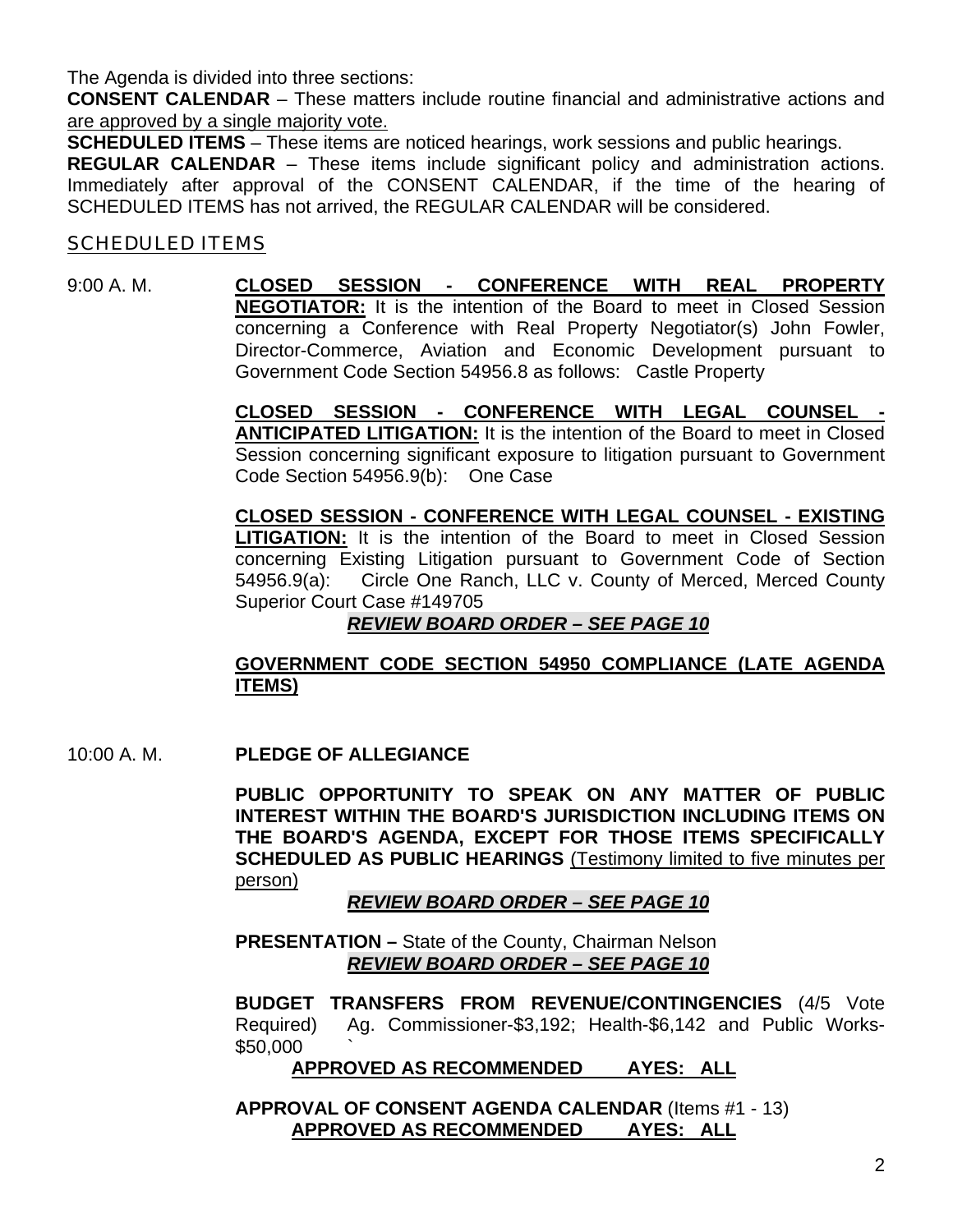# 10:00 A. M. **PLANNING - PUBLIC HEARING**

To consider General Plan Amendment GPA05-009, Zone Change No. ZC05- 010 and Major Modification Application No. MM05-016 to Conditional Use Permit (CUP) No. 2870 - Black Diamond Aggregates, Inc. Application is to amend the General Plan from Snelling RRC #1, Residential to Agricultural with a concurrent rezoning from Agricultural Residential (A-R) to General Agricultural (A-1) and modify CUP 2870 to allow below grade level mining and change the reclamation plan's end land use from agricultural to open space on property located southwest of the intersection of Highway 59 and Snelling Road: APN's 043-040-33, 37, 43 and 043-080-006 consisting of 154 acres

# *REVIEW BOARD ORDER – SEE PAGE 11, 12, 13 AND 14*

#### **PLANNING - PUBLIC HEARING**

Appeal to Planning Commission decision on Minor Subdivision Application No. MS05-021 submitted by Stillman Family Trust. Said application is to divide 157 acres into six parcels; Four Parcels A through D being 20 acres in size; Parcel E=40 acres and Parcel F=36.8 acres in size with said project being located on the north side of Childs Avenue east of Burchell Avenue in the Planada area

#### *REVIEW BOARD ORDER – SEE PAGE 14, 15 AND 16*

#### **PLANNING - PUBLIC HEARING**

To consider General Plan Text Amendment No. GPTA06-001 submitted by Merced County to amend Chapter 2, Circulation Chapter of the Merced County General Plan by establishing an expressway standard and designate an expressway alignment, known as "Campus Parkway", east of the City of Merced from Highway 99 to Yosemite Avenue, approximately 4.5 miles in length

#### *REVIEW BOARD ORDER – SEE PAGE 16*

# **PLANNING – 2006 CYCLE IV GENERAL PLAN AMENDMENT - PROPOSED ORDINANCES, POSSIBLE ADOPTION**

2006 Cycle IV General Plan Amendment:

 General Plan Amendment No. GPA05-009 - Black Diamond Aggregates, Inc. (and related applications: Zone Change Application No. ZC05-010, Major Modification No. 05-016 to Conditional Use Permit No. 2870);

 General Plan Text Amendment No. GPTA06-001- Campus Parkway; General Plan Amendment No. 03-005 - Riverside Motorsports Park (and related application: Zone Change Application No. ZC03-007)

# *REVIEW BOARD ORDER – SEE PAGE 17, 18 AND 19*

#### **REPORTS/BOARD DIRECTION**

County Executive Officer, County Counsel, County Auditor, Board of Supervisors Members

#### **LUNCH BREAK**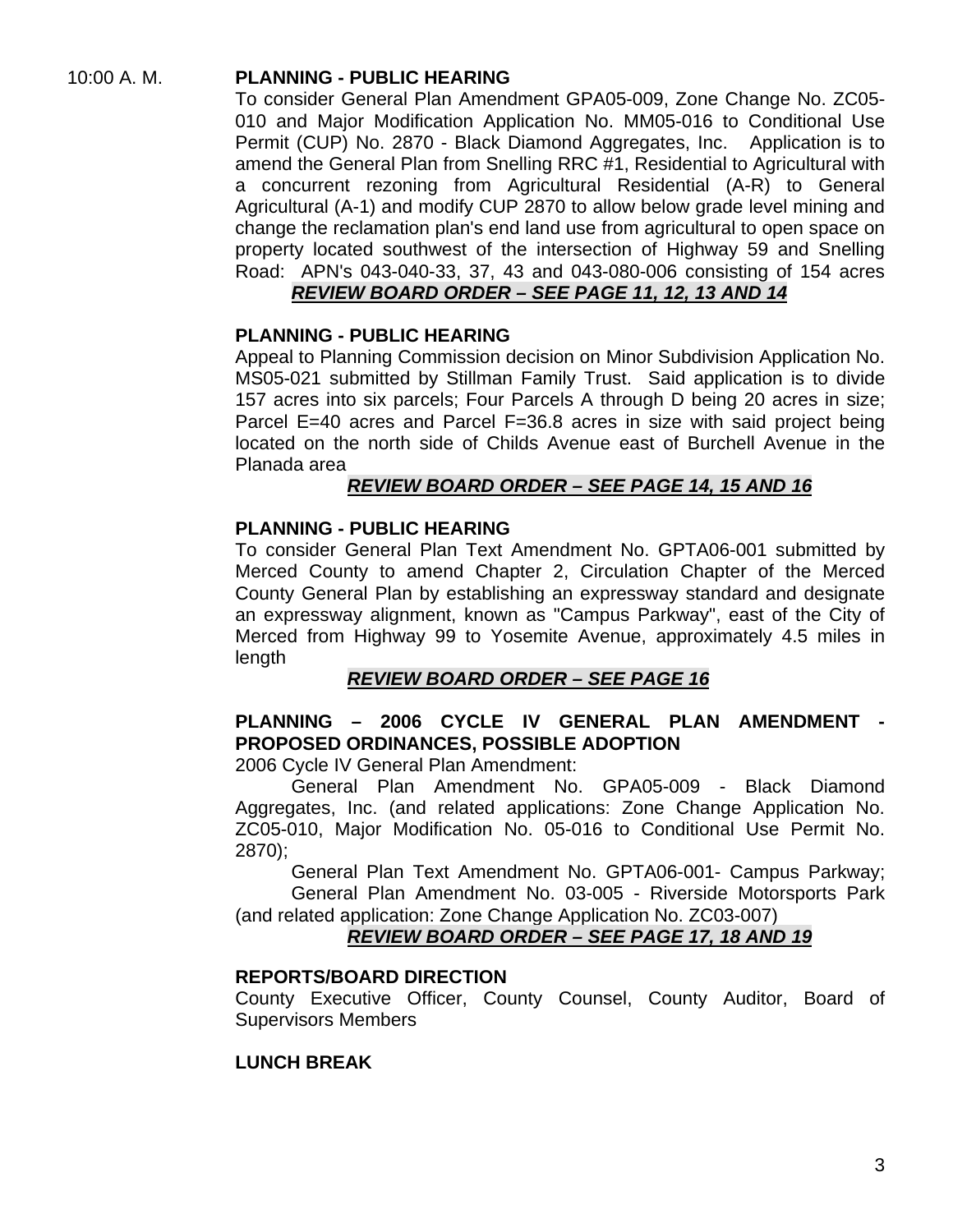#### CONSENT CALENDAR (Items #1 - 12) **APPROVED AS RECOMMENDED AYES: ALL**

# Human Services Agency

1. Approve and authorize Chairman to sign Amendment to Contract No. 2004213 for Public Health Nurse for the Multipurpose Senior Services Program.

#### Mental Health

- 2. Approve and authorize Chairman to sign Renewal Contract No. 2004017 with Merced County Office of Education (MCOE) for transfer of funds for services provided to students identified with disabilities through Individual Education Plan (IEP).
- 3. Set public hearing for January 9, 2007 at 10:00 a.m. to consider Proposed Ordinance Amending Mental Health Fees for 2006/2007.

#### Executive Office

4. Act on Claims for Damages received from Mario Guerrero (2006-589) and (2006-591), Sue Yang (2006-592), Ryan Martin (2006-587), Lang Lee (2006-593), Priscilla Schoenhoefer (2006-506), Jane Smith (2006-56), Linda Webb (2006-585), Zachary Foster (2006-581) and Dan Eivaz (2006-582) as recommended by Risk Management.

#### Dept. of Workforce Investment

- 5. Approve and authorize Chairman to sign Amendment to Contract No. 2006193 with Merced County Office of Education, Regional Occupational Program (ROP) for In-School Youth Services (ages 14-18).
- 6. Approve and authorize Chairman to sign Amendment to Contract No. 2006194 with Merced County Office of Education, Regional Occupational Program for Out-of-School Youth Services (ages 17-21).

#### **Planning**

- 7. Approve and authorize Chairman to sign Amendment to Contract No. 2006265 with Jones and Stokes Associates, Inc. for Environmental Assessment/NEPA Finding of No Significant Impact (FONS)/Negative Declaration (ND) for the CDBG awarded project to build a new passenger terminal at Castle Airport.
- 8. Approve and authorize Chairman to sign Renewal Contract No. 2001163 with RRM Design Group for Delhi Community Plan Update.

#### **Health**

- 9. Approve and authorize Chairman to sign Amendment to Contract No. 2005193 with The California Endowment & California Health Care Foundation for Medi-Cal Managed Care Expansion Planning Grant Extension extending the term of the original agreements from August 2006 to May 31, 2007.
- 10. Approve Budget Transfer in the amount of \$26,813 for First 5 as recommended by Executive Office.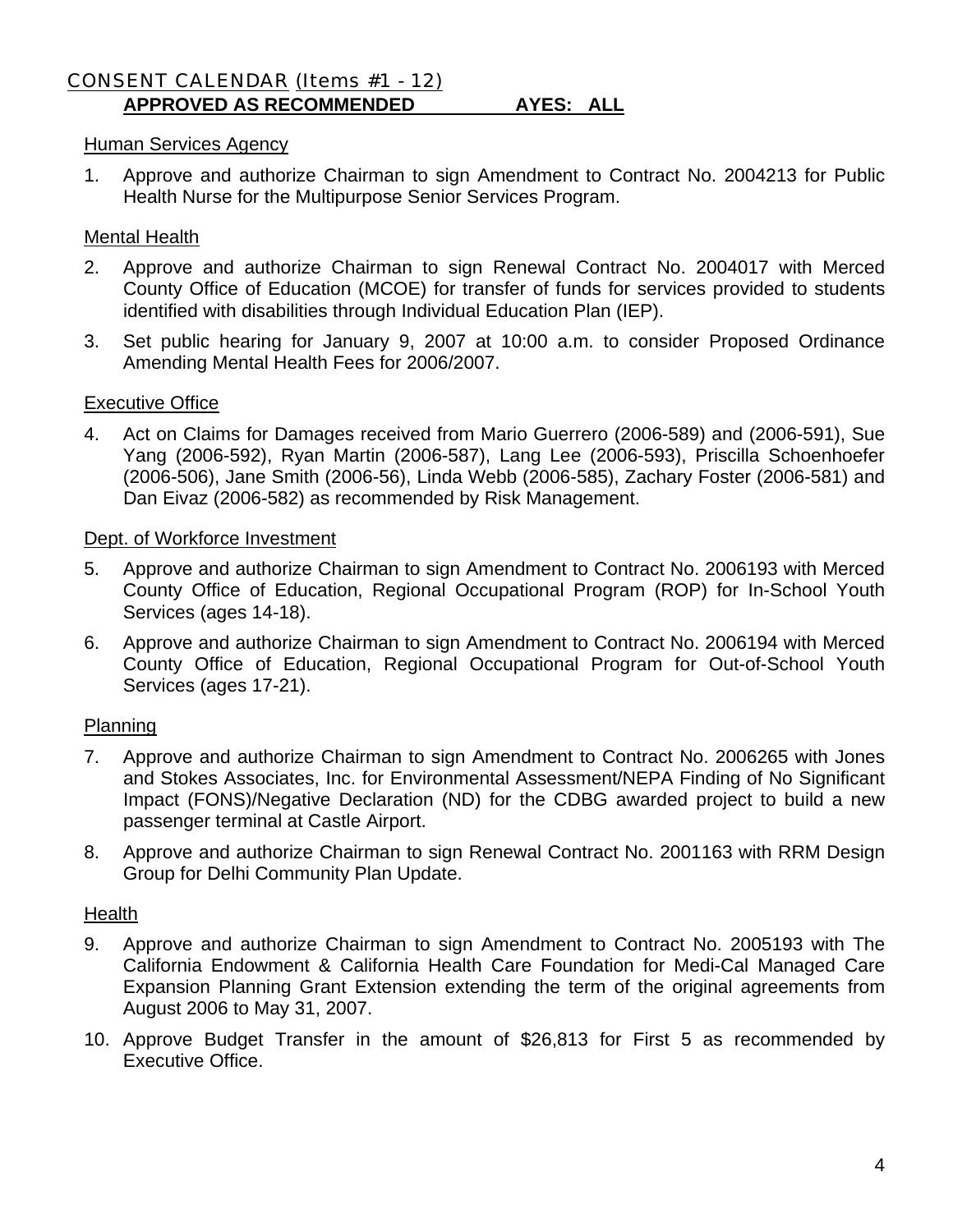# **Sheriff**

11. Approve Budget Transfer in the amount of \$3,000 as recommended by Executive Office.

#### Board Recognition

- 12. Authorize Certificate of Recognition to Rozene Lane for 25 years of dedicated service to the George Washington Carver Center Board and for lifetime dedication to the Midway/South Dos Palos Community.
- 13. Authorize Certificates of Recognition to Doris Toste-Jesse Fees Memorial Award, Charles White-Lifetime Achievement Award, Andy Krotik-Bill Del Nero Lifetime Achievement Award, Jack and Joanna Lennox-Presidents Award, Dave Shewey-Presidents Award, Pamela Santy-Affiliate of the Year, Scott Oliver-Realtor of the Year and Raymond Rodriguez-President for the 2006 Awards for the Merced County Association of Realtors.

# REGULAR CALENDAR

# BOARD ACTION

#### COMMERCE, AVIATION AND ECONOMIC DEVELOPMENT

14. Acceptance of Quitclaim Deed, Access Easement to Airport, CERCLA 120 (h) Notices, Covenants and Environmental Restrictions for Former Castle Air Force Base Parcel A (approximately 1,360.66 acres).

# *REVIEW BOARD ORDER – SEE PAGE 19 AND 20*

15. Approval of the Economic Development Conveyance, acceptance of Quitclaim Deed, CERCLA 120 (h) notices, covenants and environmental restrictions for former Castle Air Force Base Non-Aviation Parcels (approximately 552.59 acres).

# *REVIEW BOARD ORDER – SEE PAGE 20*

16. Memorandum Agreement between State Dept. of Toxic Substances Control (DTSC), California Regional Water Quality Board and Merced County for Castle properties.

# *REVIEW BOARD ORDER – SEE PAGE 20*

17. Approve the Bills of Sale for Castle Air Force Base utility systems and authorize the Chairman to sign the required documents.

# *REVIEW BOARD ORDER – SEE PAGE 21*

18. Approve the Interim Asset Management Agreement with Federal Merced, LLC subject to final review by County Executive Office and County Counsel and authorize Chairman to sign.

# *REVIEW BOARD ORDER – SEE PAGE 21*

#### PUBLIC WORKS

19. Contract with City of Merced to design and install fire hydrants on Forist Lane in the County of Merced for a not-to-exceed amount of \$25,000.

# **AUTHORIZED CONTRACT NO. 2006331 AS RECOMMENDED AYES: ALL**

20. Contract with Merced Monument Company for continued production of Memorial Monuments extending the lease agreement an additional ten years, termed from January 1,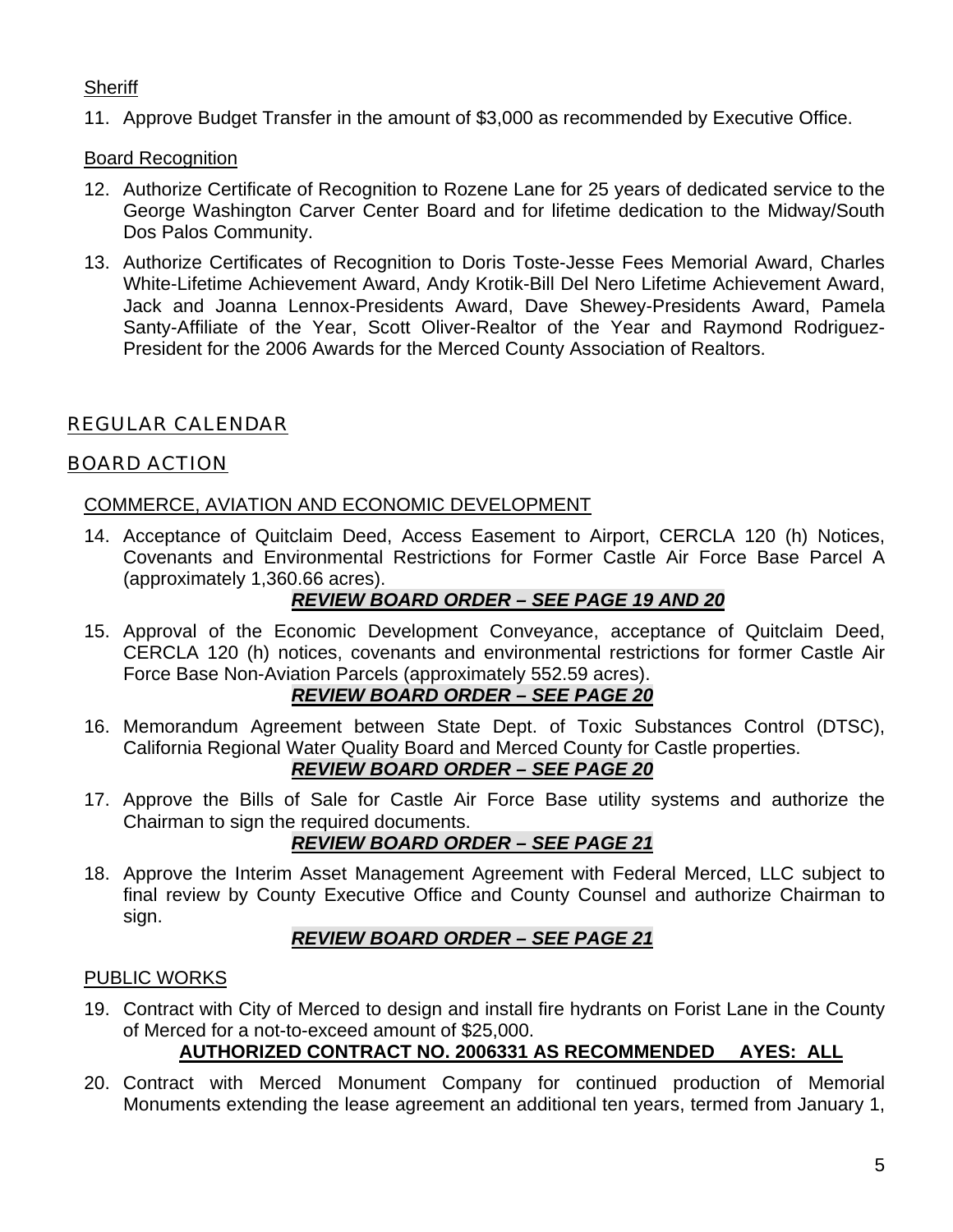2007 up to and including December 31, 2016. **AUTHORIZED CONTRACT NO. 2006332 AS RECOMMENDED AYES: ALL**

21. Contract with Planada Unified School District for Joint Use Agreement for the proposed sports field at Cesar Chavez Middle School in Planada.

# **AUTHORIZED CONTRACT NO. 2006-336 AS RECOMMENDED AYES: ALL**

22. Contract with Shamrock "S" Pollination Service to utilize approximately 10 acres on State Route 165 in Stevinson for the temporary storage and removal of beehives.

# **AUTHORIZED CONTRACT NO. 2006-337 AS RECOMMENDED AYES: ALL**

23. Adopt Resolution authorizing submittal of Safe Routes to School Grant Applications for the Seventh Cycle for Sidewalk Improvements at Sybil N. Crookham Elementary School, Winton and Franklin Elementary School, Merced; and for Flashing Beacons at Le Grand Elementary School in Le Grand, Sybil N. Crookham Elementary School in Winton and Charleston Elementary School in Los Banos and direct Public Works to return upon receipt of any approved Dept. of Transportation Grant for acceptance and approval of necessary documents.

# **ADOPTED RESOLUTION NO. 2006-221 AS RECOMMENDED AYES: ALL**

# HUMAN SERVICES AGENCY

- 24. Contract with Sierra Vista Child and Family Services for Transitional Planning Conferencing. **AUTHORIZED CONTRACT NO. 2006338 AS RECOMMENDED AYES: ALL**
- 25. Contract with Sierra Vista Child and Family Services for Family Group Decision Making Conferencing.

# **AUTHORIZED CONTRACT NO. 2006339 AS RECOMMENDED AYES: ALL**

26. Request to use Project Lifesaver as the Sole Source Vendor to purchase a Tracking System that includes equipment and initial training.

# *REVIEW BOARD ORDER – SEE PAGE 21*

27. Authorize recommendation of U.S. Dept. of Housing and Urban Development (HUD) that the Continuum of Care Advisory Council be elected democratically by the Continuum's General Collaborative body, instead of being appointed by local government.

# **APPROVED AS RECOMMENDED AYES: ALL**

28. Accept donation of \$300 from Norman Rolfe for purchase of winter coats for children in Foster Care and approve the necessary budget transfer. (4/5 Vote Required)

# **APPROVED AS RECOMMENDED AYES: ALL**

29. Adopt Resolution in support of the Older Youth Adoptions (OYA) Project Plan and authorize Human Services Agency to participate in the next three years.

# **ADOPTED RESOLUTION NO. 2006-222 AS RECOMMENDED AYES: ALL**

30. Amendment to Contract No. 2004211 with California Dept. of Aging for Multipurpose Senior Services Program (MSSP) and approve the necessary budget transfer-\$118,633. (4/5 Vote Required)

# **APPROVED AS RECOMMENDED AYES: ALL**

# FIRE

31. Accept the 2005/2006 Annual Fire Facilities Impact Fee Summary Report as submitted; approve the Merced County Fire Department's Five Year Equipment Replacement Plan as submitted as Appendix D within the Fire Facilities Impact Fee Summary Report; authorize the expenditure of \$1,474,924 from the Fire Facilities Impact Fee for the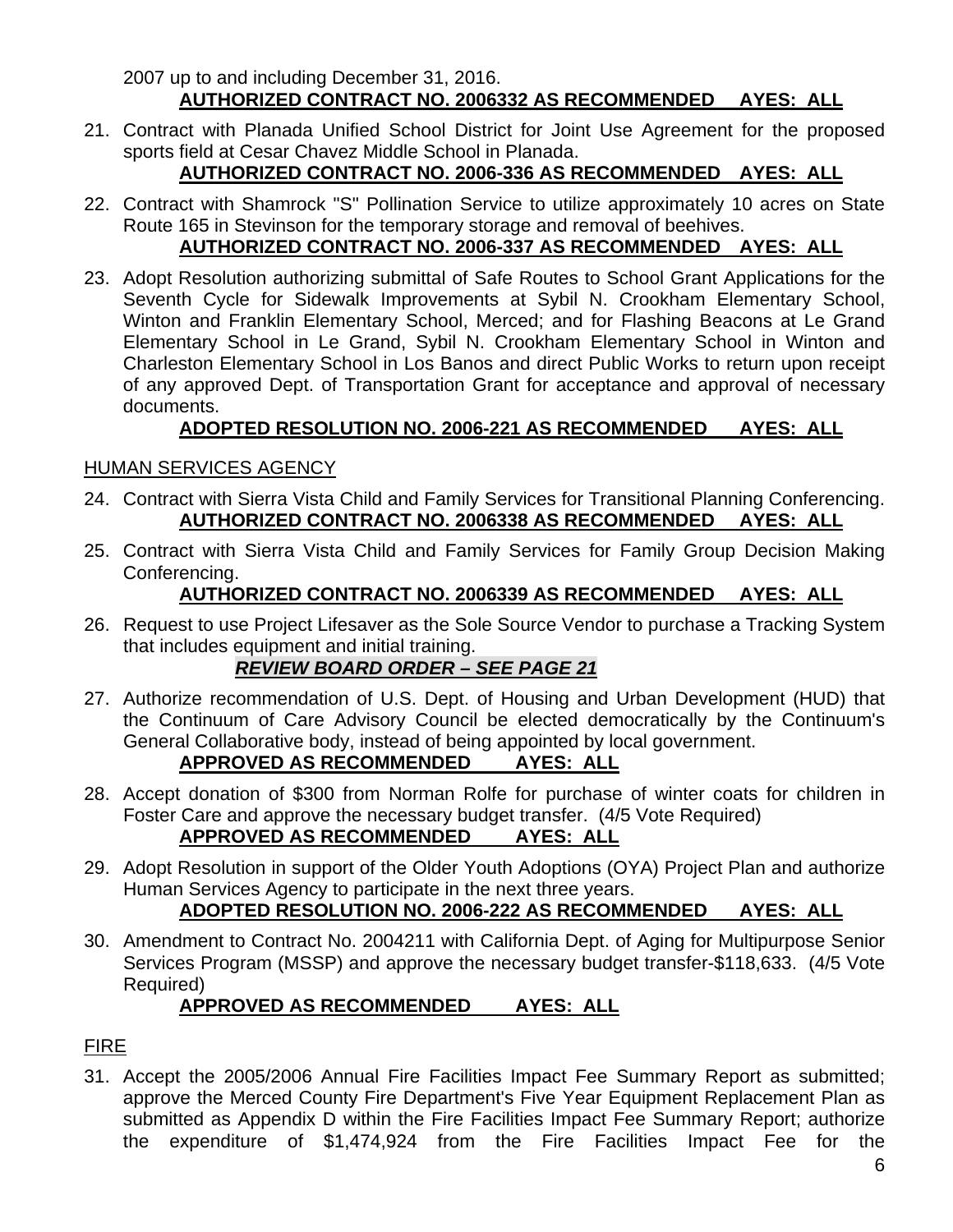Beachwood/Franklin/ McSwain Fire Station and that this expenditure meets all requirements of GC Section 66001(d) in demonstrating a reasonable relationship between the fee and the authorized expenditure.

# *REVIEW BOARD ORDER – SEE PAGE 22*

# HEALTH

32. Approve the FY 2006-07 Proposed Plan of Expenditures for the California Health Care for Indigents Program (CHIP) and authorize the Chairman to sign necessary documents and approve the necessary budget transfers-\$62,674 and \$75,622. (4/5 Vote Required)

# **AUTHORIZED CONTRACT NO. 2006341 AS RECOMMENDED AYES: ALL**

33. Contract with Pacific Health Consulting Group, LLC for the development and preparation of a final grant proposal to the California Dept. of Health Services for the Health Care Coverage Initiative.

# **AUTHORIZED CONTRACT NO. 2006342 AS RECOMMENDED AYES: ALL**

# **SHERIFF**

- 34. Authorize the sale of canine "Toro" which was purchased from Inmate Welfare Fund, with proceeds from the sale to be returned to the Inmate Welfare Fund, Budget Unit 23100. **APPROVED AS RECOMMENDED AYES: ALL**
- 35. Authorize contract negotiations with Victor Delgado, V.M. Delgado & Associates, Dale Carnegie Training for customer service training for assigned department staff, directing the Sheriff to return to the Board for final approval of the Contract.

# **APPROVED AS RECOMMENDED AYES: ALL**

#### TREASURER

36. Approve distribution of Excess Proceeds of Sales in the amount of \$78,283.38 from the Public Auction of Tax Deeded Property Sold due to Failure to Pay Taxes on Real Property as follows: Jane Wong Trustee \$47,155.92; Julia Espinoza \$15,200.94 and Debra Espinoza \$15,200.94.

# **APPROVED AS RECOMMENDED AYES: ALL**

#### MENTAL HEALTH

- 37. Renewal Contract with Grossman Rucker Industrial for Office Space located at 2130 Cooper Avenue, Merced and approve the necessary budget transfer-\$7,200. (4/5 Vote Required) **AUTHORIZED CONTRACT NO. 2001261 AS RECOMMENDED AYES: ALL**
- 38. Authorize acceptance of the Substance Abuse Offender Treatment Program Funding in the amount of \$205,418 that requires a match of performance incentive funds and/or Human Services Agency (social services) Realignment Funds in the amount of \$22,824; allocate one Alcohol & Drug Services Intern/Alcohol & Drug Counsel to BU 41526; allocate one Deputy Probation Officer III to BU 23406; adopt Resolution and approve the necessary budget transfers-\$29,664, \$16,293, \$78,207 and \$104,078. (4/5 Vote Required)

#### **ADOPTED RESOLUTION NO. 2006-223 (Program Funds) AND RESOLUTION NO. 2006-224 (Positions) AS RECOMMENDED AYES: ALL**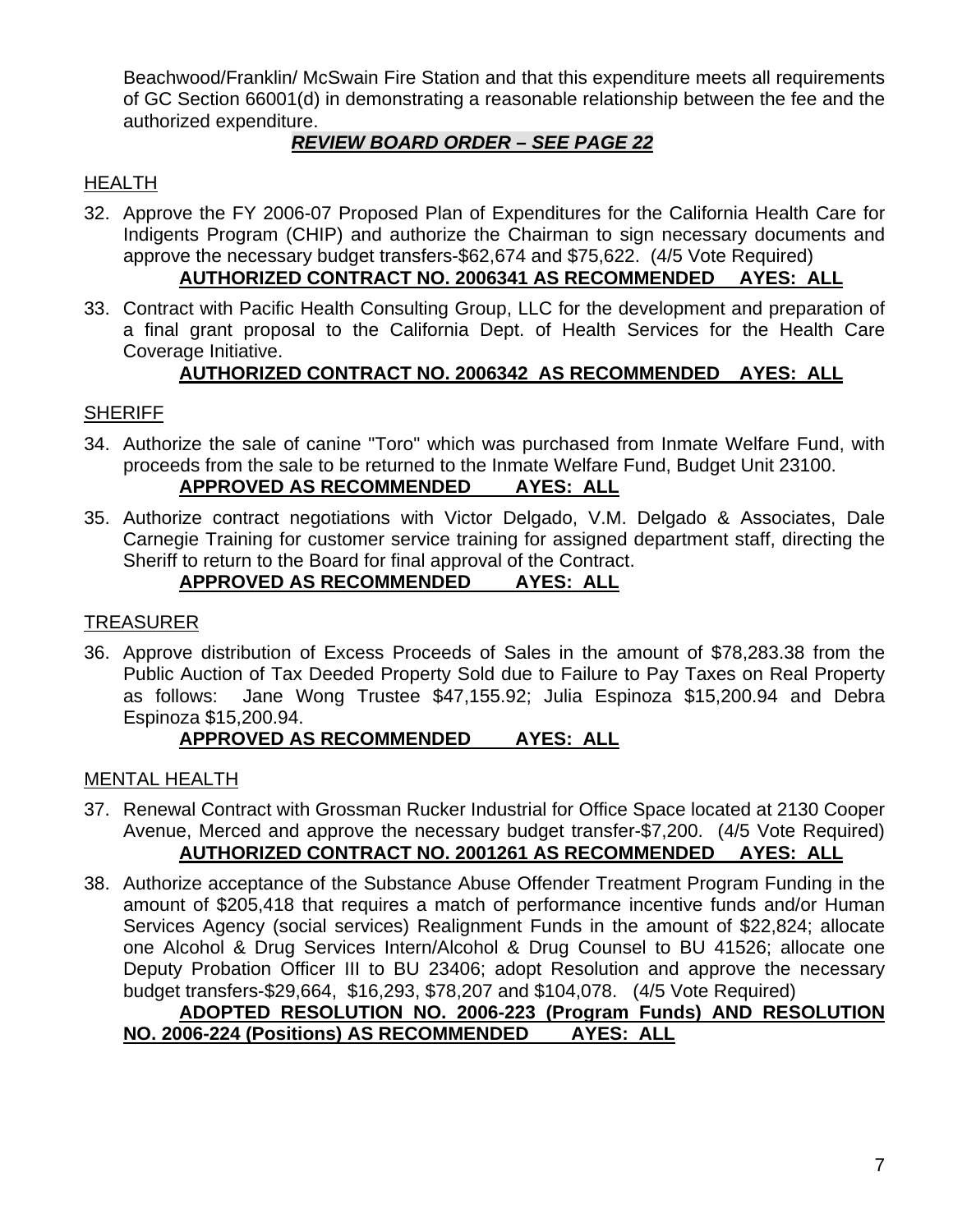# DEPT. OF WORKFORCE INVESTMENT

39. Appoint Steve Newvine, Private Business Sector representative, to serve as a member of the Workforce Investment Board until June 30, 2010.

# **APPROVED AS RECOMMENDED AYES: ALL**

40. Accept resignation of Larry Pitts from the Workforce Investment Board effective November 17, 2006.

# **APPROVED AS RECOMMENDED AYES: ALL**

41. Approve nomination of William Cox to the Workforce Investment Board Youth Council. **APPROVED AS RECOMMENDED AYES: ALL**

# AUDITOR

42. Adopt Resolution setting the Special Election to elect the five members of the Board of Directors for the Celeste County Water District on May 8, 2007.

# **ADOPTED RESOLUTION NO. 2006-225 AS RECOMMENDED AYES: ALL**

43. Authorize Sole Source Contract with Exigent and IBM Content Manager's systems to enhance the program in the Recorder's Office and allow XML Interface between Recorder and Assessor's Office and the Programs utilized.

# **AUTHORIZED CONTRACT NO. 2006343 AS RECOMMENDED AYES: ALL**

#### BOARD OF SUPERVISORS

44. Authorize \$10,000 of Special Board Project Funds-District Four to the City of Gustine for the rehabilitation of the Al Goman Center and approve the necessary budget transfer. **APPROVED AS RECOMMENDED AYES: ALL**

#### EXECUTIVE OFFICE

45. Transfer of Realignment Funds: Authorize the Auditor/Controller to reallocate 10% of FY 2005/06 and FY 2006/07 Realignment Funds from the Social Services Realignment Trust Fund to Mental Health Realignment Trust Fund.

# *REVIEW BOARD ORDER – SEE PAGE 22*

#### BOARD APPOINTMENTS

46. Merced County Planning Commission – Appoint Cindy Lashbrook, representing District Four, to serve until October 1, 2010, effective January 2007.

# **APPROVED AS RECOMMENDED AYES: ALL**

47. East Merced Resource Conservation District – Appoint Karen Barstow, representing District Four, to serve until January 28, 2009. **APPROVED AS RECOMMENDED AYES: ALL**

# BOARD INFORMATION & POSSIBLE ACTION **ACCEPTED AND PLACED ON FILE AYES: ALL**

- 48. Commerce, Aviation and Economic Development re: Comcast notification of upcoming pricing adjustments effective on or after January 1, 2007.
- 49. State Water Resources Control Board re: Notice of Central Valley Regional Water Quality Control Board & Department of Toxic Substance Control of Agreement with State Agencies,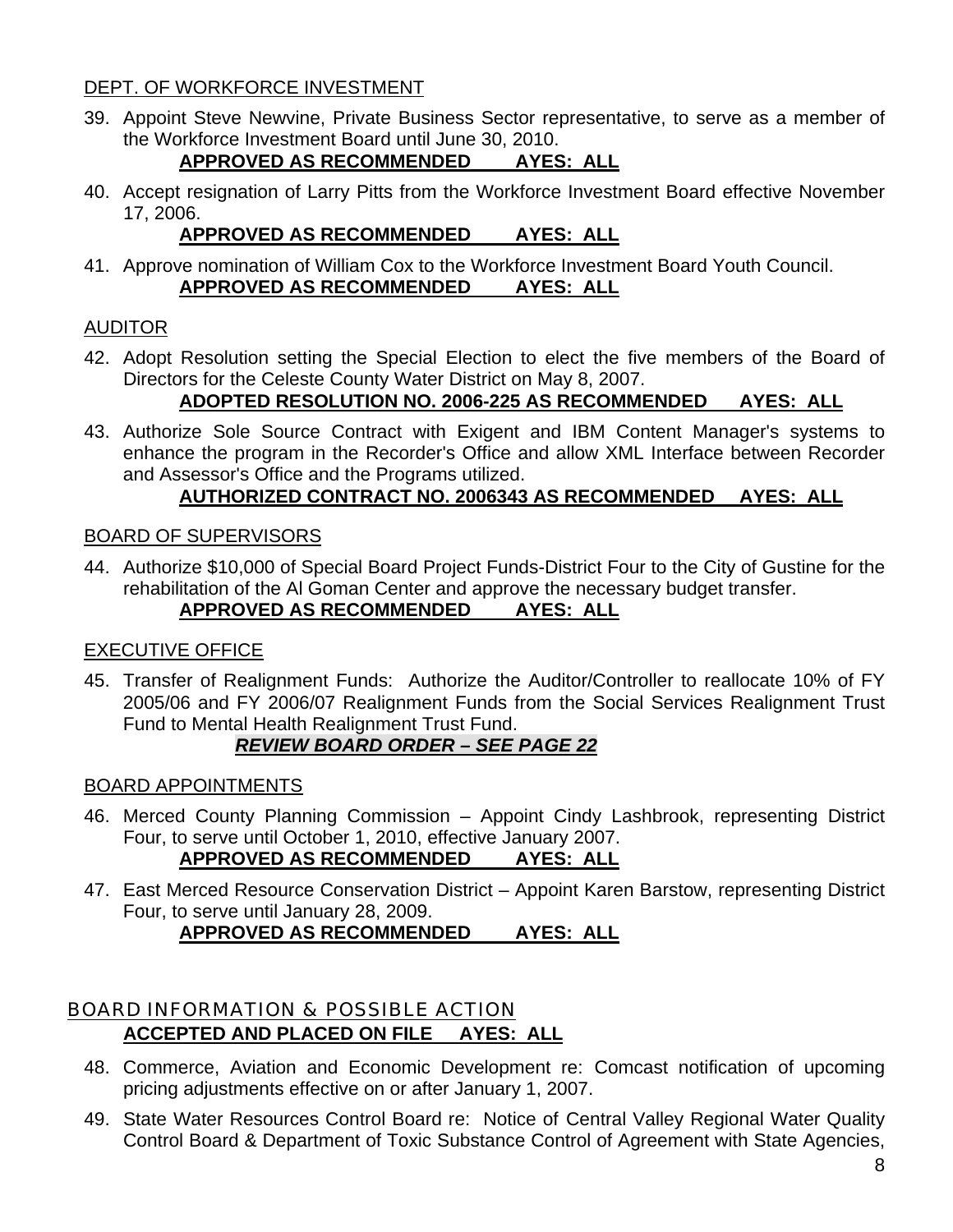State Parks and Mining Company to start Pollution Control and Cleanup at Empire Mine State Historic Park, Grass Valley.

- 50. State Water Resources Control Board re: Notice of publication of two water quality fact sheets on streams and coastal estuary waters and the Clean Water Act assessment of the quality of the State's coastal waters and wadeable streams report.
- 51. State Water Resources Control Board re: Notice of Public Solicitation of Water Quality Data and Information for 2008 Integrated Report - List of Impaired Waters and Surface Water Quality Assessment (303(d)/305(b)).
- 52. Watershed Planning re: A Workshop on Developing and Implementing Plans to improve water quality on January 24-25, 2007 in Berkeley, California.

# **ADOPTED RESOLUTION IN MEMORY OF ELSIE AHLEM AND ADJOURNED UNTIL TUESDAY, JANUARY 9, 2007 AT 10:00 A.M.**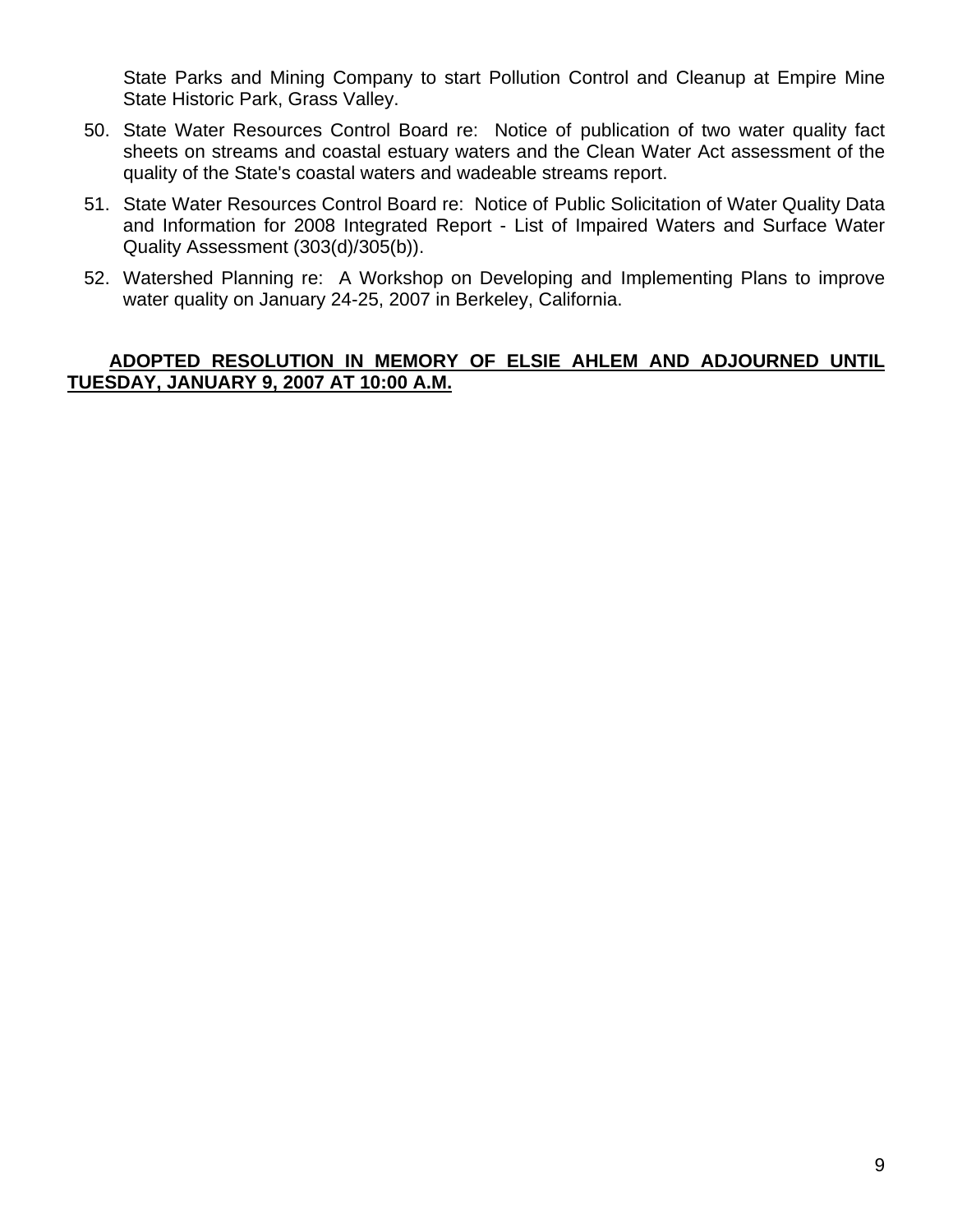#### **10:00 A.M. SCHEDULED ITEM 2006-12-19 CLOSED SESSION**

The Clerk announces the following items are scheduled for Closed Session:

**CLOSED SESSION - CONFERENCE WITH REAL PROPERTY NEGOTIATOR:** It is the intention of the Board to meet in Closed Session concerning a Conference with Real Property Negotiator(s) John Fowler, Director-Commerce, Aviation and Economic Development pursuant to Government Code Section 54956.8 as follows: Castle Property

**CLOSED SESSION - CONFERENCE WITH LEGAL COUNSEL - ANTICIPATED LITIGATION:** It is the intention of the Board to meet in Closed Session concerning significant exposure to litigation pursuant to Government Code Section 54956.9(b): One Case

 **CLOSED SESSION - CONFERENCE WITH LEGAL COUNSEL - EXISTING LITIGATION:** It is the intention of the Board to meet in Closed Session concerning Existing Litigation pursuant to Government Code of Section 54956.9(a): Circle One Ranch, LLC v. County of Merced, Merced County Superior Court Case #149705

 The Board recesses at 9:00 a.m. and reconvenes at 10:00 a.m. with all members present and the Chairman reports out of closed session as follows:

 The Board considered settlement of case of Circle One Ranch, LLC vs. the County and has entered into a stipulation and stipulated judgment as final settlement. The effect of this settlement is to reform the contract between the County and Circle One Ranch, LLC by substitution of APN 049-049-006 with 049-100-006.

Present: Nelson, Pedrozo, Crookham, Kelsey, O'Banion

#### **10:00 A.M. SCHEDULED ITEM 2006-12-19 PUBLIC OPPORTUNITY**

 Tom Grave states concerns with the incomplete bike path on Bellevue and urges the Board to complete the project.

Present: Nelson, Pedrozo, Crookham, Kelsey, O'Banion

#### **10:00 A.M. SCHEDULED ITEM**

#### **2006-12-19 PRESENTATION – State of the County**

 Chairman Mike Nelson presents a Statement of Address as Outgoing Board Chairman for 2006.

Present: Nelson, Pedrozo, Crookham, Kelsey, O'Banion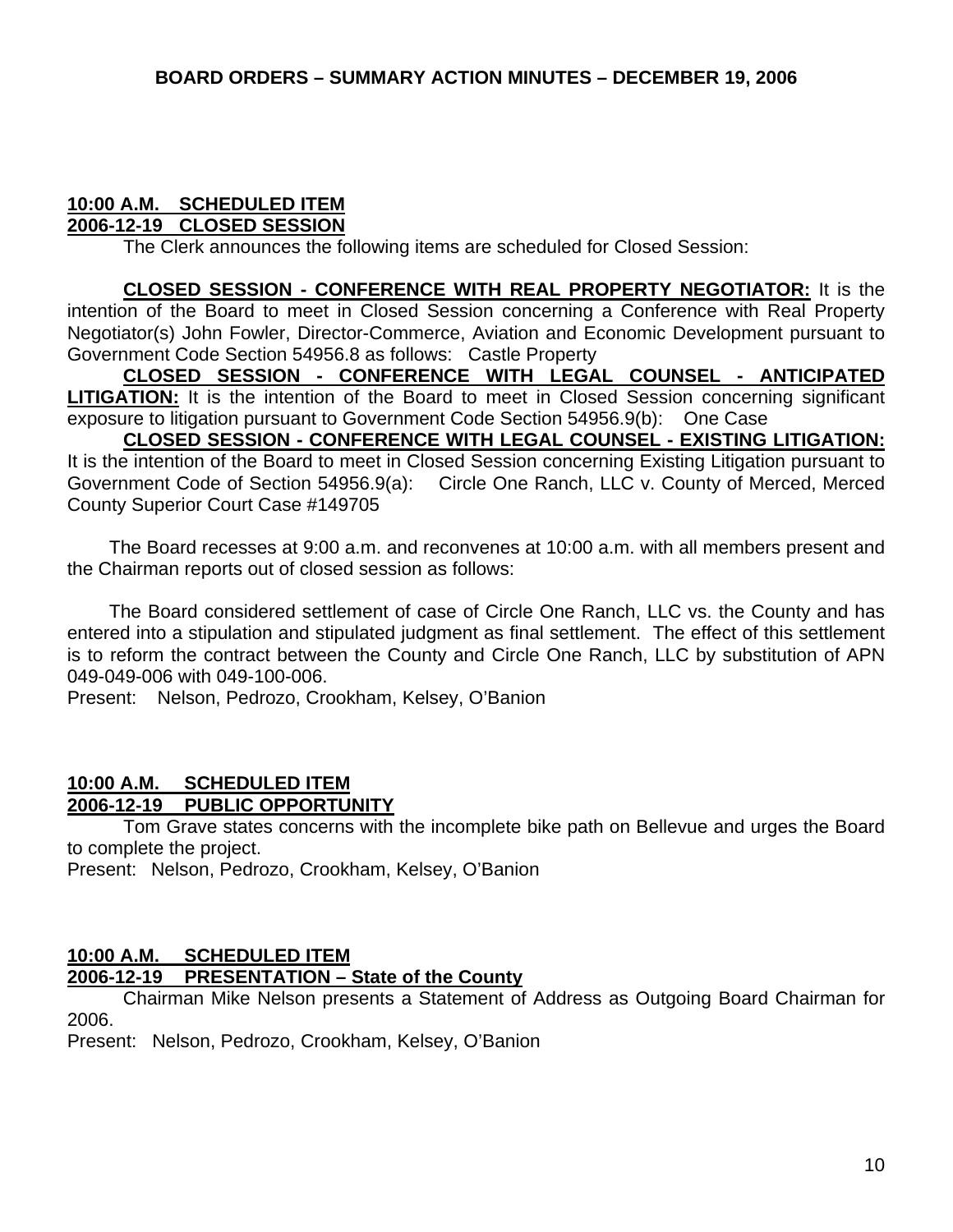#### **10:00 A.M. SCHEDULED ITEM 2006-12-19 PLANNING – PUBLIC HEARING**

 The time and date previously set for a public hearing to consider General Plan Amendment GPA05-009, Zone Change No. ZC05-010 and Major Modification Application No. MM05-016 to Conditional Use Permit (CUP) No. 2870 submitted by Black Diamond Aggregates, Inc. Application is to amend the General Plan from Snelling RRC #1, Residential to Agricultural with a concurrent rezoning from Agricultural Residential (A-R) to General Agricultural (A-1) and modify CUP 2870 to allow below grade level mining and change the reclamation plan's end land use from agricultural to open space on property located southwest of the intersection of Highway 59 and Snelling Road: APN's 043-040-33, 37, 43 and 043-080-006 consisting of 154 acres as submitted by Planning.

 County Counsel James Fincher advises Supervisor Kelsey's family has an interest in the mining company and will not participate.

 Code Compliance Manager Jeffrey Wilson and Resource Design Technology representative Bruce Stuebing review the Staff Report and provide a power point presentation. Mr. Wilson reviews the recommendations before the Board stating Condition No. 3 has been revised and additional conditions have been added to address the monitoring program on the water and a condition has been added that the applicant shall coordinate with Planning and Public Works Departments, California Highway Patrol and Caltrans and the school district located on Merced-Falls Road to address concerns that the project may have related to safety and traffic issues.

The Chairman asks if there is anyone present wishing to speak.

 Gordon Grey, Snelling Municipal Advisory Council representative and community, states concerns with the project and requests a Master Plan be reviewed before the Board proceeds.

 Diana Westmoreland-Pedrozo, Merced County Fair Bureau Executive Director, echos Mr. Grey's concerns stating the proper studies have not been completed, reviews the need to address the long term impacts and questions the study on all of the mining applications in Merced County and the standards set.

 Pat Farringno, Bettencourt Family Property, states concerns with impacts of the slough and the 30-day window to respond.

 Mike Bettencourt, Bettencourt Ranch, reviews his concerns with the water issues and states he is not against the mining plan but is against not addressing the water issues and feels it should be further studied.

 Attorney Wendy Bogdan, Downey Brandt LLP Law Firm working with Basic Resources, speaks for the mining project, addresses concerns with traffic and water stating aggregate is in need in Merced County.

 Rochell Koch questions this issue being heard at this time and states the water supply should be addressed.

Assistant Planning Director Bill Nicholson and Chairman Nelson respond.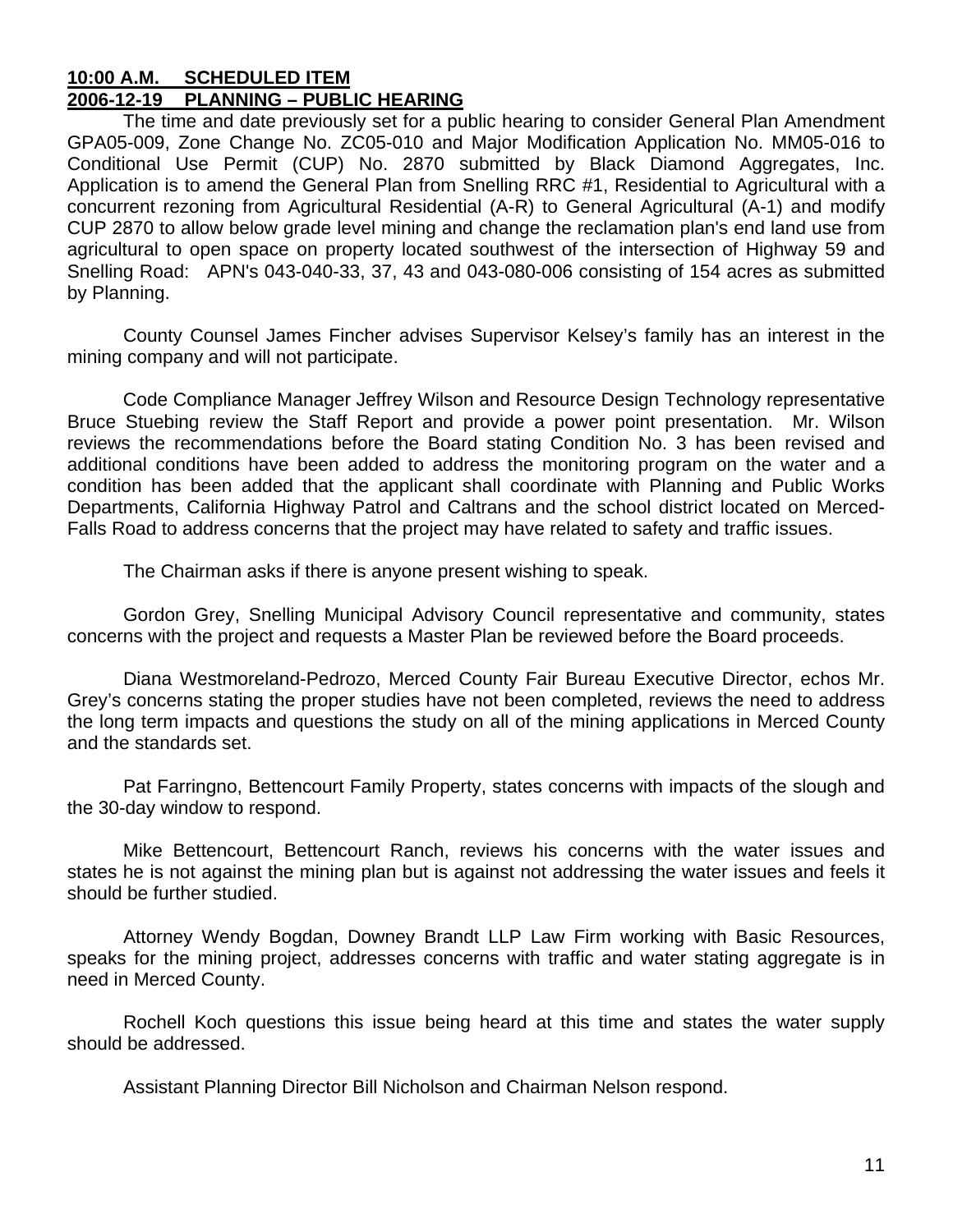Kelly Satkine, Consultant and working with Basic Resources for Black Diamond, provides background history on the project.

Jean Okuye states there should be more water studies.

The Chairman closes the public hearing.

 Following discussion, Supervisor O'Banion moves, seconded by Supervisor Crookham, the Board makes an intended decision to approve General Plan Amendment No. 05-009; Zone Change No. 05-010; Major Modification No. 05-016 to Conditional Use Permit No. 2870 and approves the Mitigated Negative Declaration subject to Conditions including Modification/Revision to Condition No. 3 and the Addition of Condition 19 and 20 as recommended by Planning Staff as follows:

- 1. Major Modification No. 05-016 to Conditional Use Permit No. 2870 is granted for the following:
	- Maximum production 2.5 million cubic yards of sand and gravel.
	- Life of Permit: Maximum of fifteen years (until 12/31/2021).
	- Maximum Area to be excavated: 154 acres.
	- Maximum depth of excavation: 206 feet above mean sea level, with an average depth of 211 feet above mean sea level.
	- All mining and related uses shall be located, developed, and operated in a manner described on the approved plot plan, cross sections, elevations, and the conditions of this permit.
- 2. Hours of Operation shall be limited to the following:
	- Excavation shall be limited to 6AM to 6PM.

3. Reclamation of the site shall conform to the approved Reclamation Plan. Reclamation of the project area will be concurrent with the mining activity. The maximum extent of any unreclaimed area will be approximately  $10 - 12$  acres. Revegetation of the side slopes and the 20 foot buffer areas to the Ingalsbe/Ruddle Ditch and the Scott Ditch will be monitored by a qualified botanist for a 5 year monitoring period. Revegetation success criteria shall be a minimum of 50% cover. If success criteria is not met by Year 3 of monitoring, a planning program will be implemented as provided and described in the Reclamation Plan and supporting Mitigation Measures. Mining shall occur in six phases as indicated in the Reclamation Plan and reclamation shall occur concurrently with mining activities as each phase is completed and mining commences on the subsequent phase.

4. The operation of the site shall comply with all the mitigation measures recommended in the Mitigated Negative Declaration and are adopted and incorporated by reference as project conditions.

5. The project shall comply with standard conditions listed in Planning Commission Resolution No. 97-1.

6. Prior to exercising the permit, the applicant shall provide the County with an updated financial guarantee for reclamation of the site in the amount acceptable to the Planning and Community Development Director and incorporating relevant recommendations of the Department of Conservation's Office of Mine Reclamation.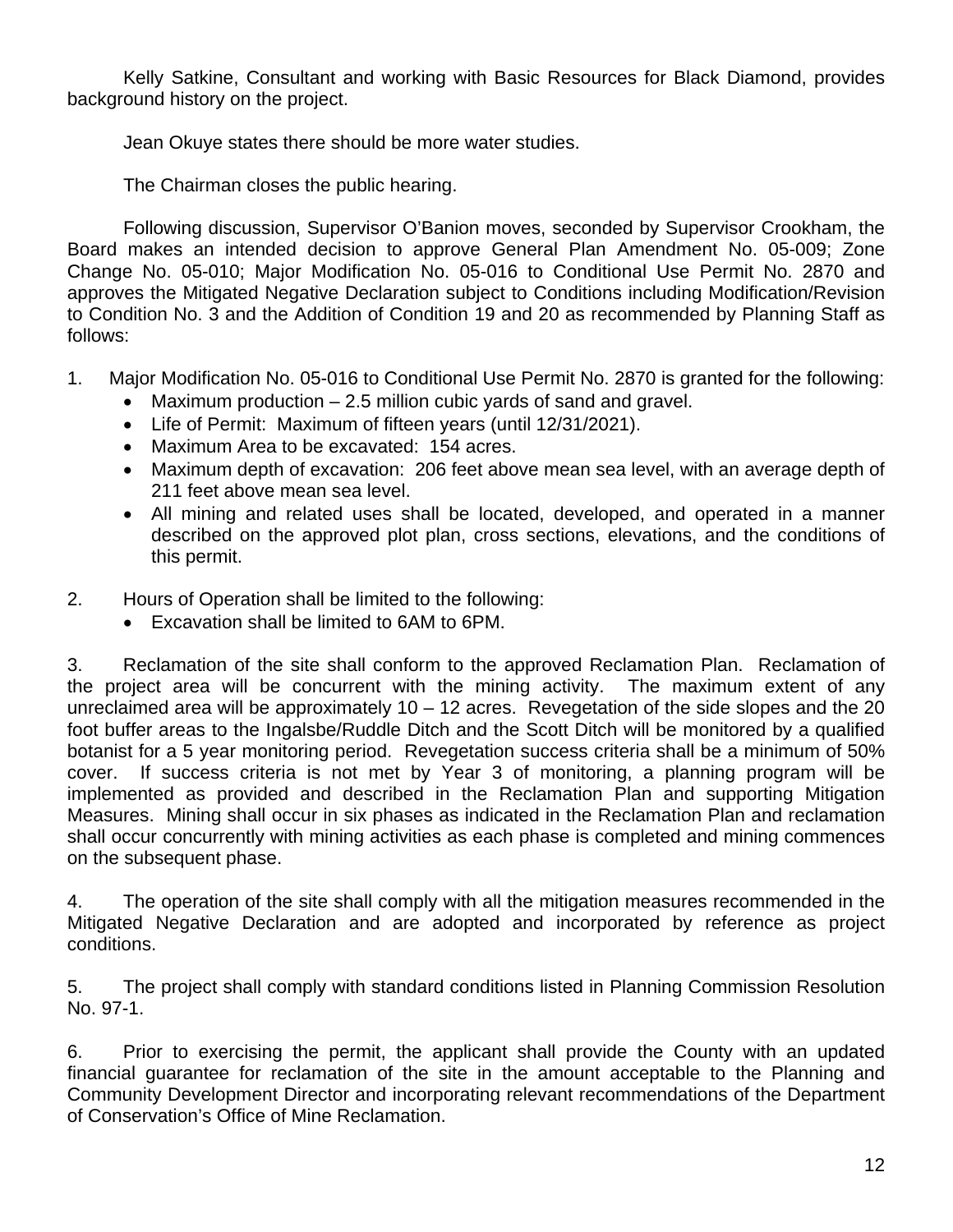7. Upon completion of the project, all the machinery and equipment associated with the mining operation shall be removed from the property, unless it will be used for the planned reclaimed use of the site.

8. The applicant shall furnish the Planning and Community Development Director with a report describing compliance with the reclamation plan by July  $1<sup>st</sup>$  of each year. With each report, the permittee shall provide a map to scale, showing current progress and mining reclamation.

9. The Planning and Community Development Director or his designee shall review the report and inspect the mining operation to determine and assure continuing compliance with the approved reclamation plan and the conditions of approval. The applicant shall pay the county the actual cost of conducting inspections, annually or at other times, and shall make available to the Planning and Community Development Director such information necessary for determining compliance.

10. If the Conditional Use Permit is not used within one year, it shall become automatically void without further action. The Planning Commission may extend the Conditional Use Permit if a request is filed by the applicant prior to its expirations. (Zoning Code Section 18.50.09B).

11. If the use authorized by the Conditional Use Permit is abandoned or discontinued for a period of one year or more, the Planning and Community Development Department may initiate revocation proceedings at a public hearing before the Planning Commission.

12. During the life of the project, the project sponsor shall comply with the requirements of regional, state, and local agencies with jurisdiction over the project or resources affected by the project.

13. Prior to the sale/transfer/lease of the project site and/or operations, the applicant shall notify the Planning Department of said transaction. The intent of this condition is solely to keep the County apprised of the owner and operator of the site.

14. The proposed Reclamation Plan shall include a 20 foot buffer "levee" at 2:1 slope between the south side of Ingalsby/Ruddle Ditch and the new open water/wetland areas created by the proposed mining. A similar 20 foot buffer shall also be established between the new slope and the Scott Ditch.

15. The Reclamation Plan shall include a provision that revegetation of the side slopes and the 20 foot buffer areas to Ingalsbe/Ruddle Ditch and Scott Ditch be monitored by a qualified botanist to determine if revegetation success criteria are met during the 5-year monitoring period. The Plan shall include a measure that states if success criteria are not met by Year 3 of monitoring, then the Operator shall implement a planning program to enhance the colonization of the pond side slopes and buffer areas by native wetland and riparian vegetation.

16. If bone is uncovered that appears to be human, the Merced County Coroner shall be contacted. If the coroner determines that the bone is likely to be Native American in origin, then the Native American Heritage Commission, in Sacramento, shall be contacted to identify most likely descendants.

17. The Applicant is advised that he/she may be obligated to comply with Federal Regulations for storm water runoff issued by the U.S. EPA on November 16, 1990 (40Code of Federal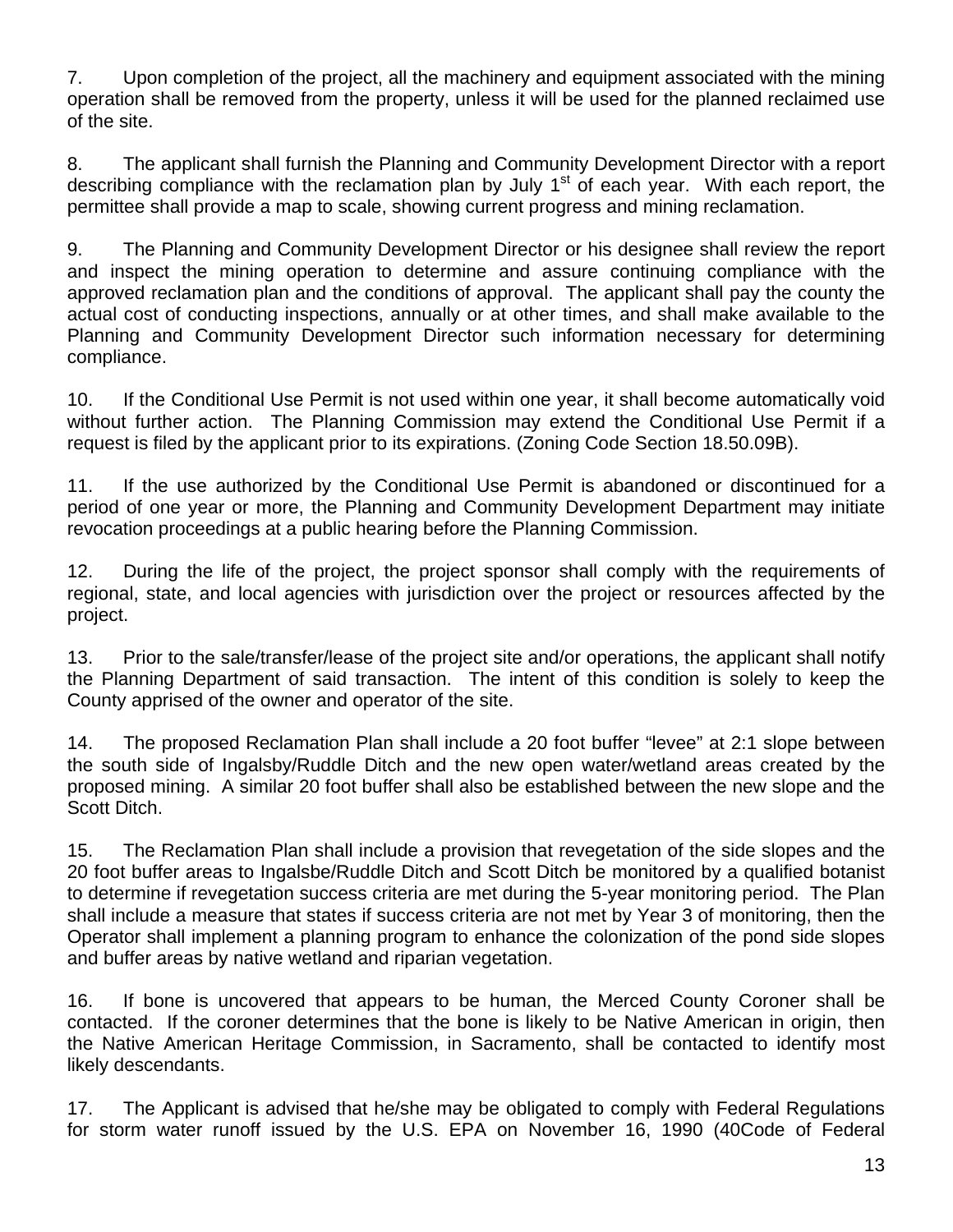Regulations Parts 122, 123 and 124). For information and director, contact the State Water Hotline at (916) 341-5537, e-mail: [stormwater@swrcb.ca.gov](mailto:stormwater@swrcb.ca.gov), or visit their website at [www.swrcb.ca.gov.](http://www.swrcb.ca.gov/)

18. The Applicant shall provide a roadway impact evaluation to determine the potential impact evaluation to determine the potential impact on Merced County roadways and pay a fair share contribution to the Merced County Road Fund or shall enter into a Roadway Impact Agreement with Merced County. The agreement will stipulate that the applicant will keep accurate records of all loaded heavy trucks entering and exiting the site. Once a year, the applicant will contribute \$2.00 into the Merced County Road Fund for every loaded truck that enters or exits the site. The Agreement will stay in effect for 15 years, if the project terminates before, the Agreement will be void.

19. The Operator shall retain a qualified hydrologist to develop a monitoring program that provides quarterly water quality data of the Ingalsbe/Ruddle Ditch and the Operator's excavation pond. The data shall be transmitted to the County within 15 days of each quarterly monitoring measurement. If the monitoring data indicates that there is a reduction in water quality or water quantity between the upstream location and the downstream location, the Applicant shall provide the County an explanation of the cause of such reduction in water quality or water quantity within 30 days of notice of potential reduction. The County may require the Operator to cease operations if the County determines that there is sufficient evidence to indicate the mining operation is causing a reduction in water quality and/or quantity.

20. The Operator shall coordinate with the Merced County Planning Department, Merced County Public Works Department, the California Highway Patrol, CalTrans and the applicable school district(s) in the Snelling Community to resolve any potential traffic issues resulting from the Operator's project activities.

The Chairman calls for a Vote on the Motion.

Supervisor Pedrozo votes "no". Motion carries. Ayes: Nelson, Crookham, O'Banion Noes: Pedrozo Not Present: Kelsey

# **10:00 A.M. SCHEDULED ITEM**

# **2006-12-19 PLANNING – CONTINUED PUBLIC HEARING**

 The time and date previously set for public hearing for Appeal of the Planning Commission Decision on Minor Subdivision Application No. MS05-021 submitted by Stillman Family Trust. Said application is to divide 157 acres into sic parcels; Four Parcels A through D being 20 acres in size; Parcel E=40 acres and Parcel F= 36.8 acres in size with said project being located on the north side of Childs Avenue east of Burchell Avenue in the Planada area.

 Planner James Holland reviews the staff report and provides a power point presentation. He states additional correspondence has been received from Live Oak Associates, Inc. relative to the Biological Study on the Stillman property.

The Chairman asks if there is anyone present wishing to speak.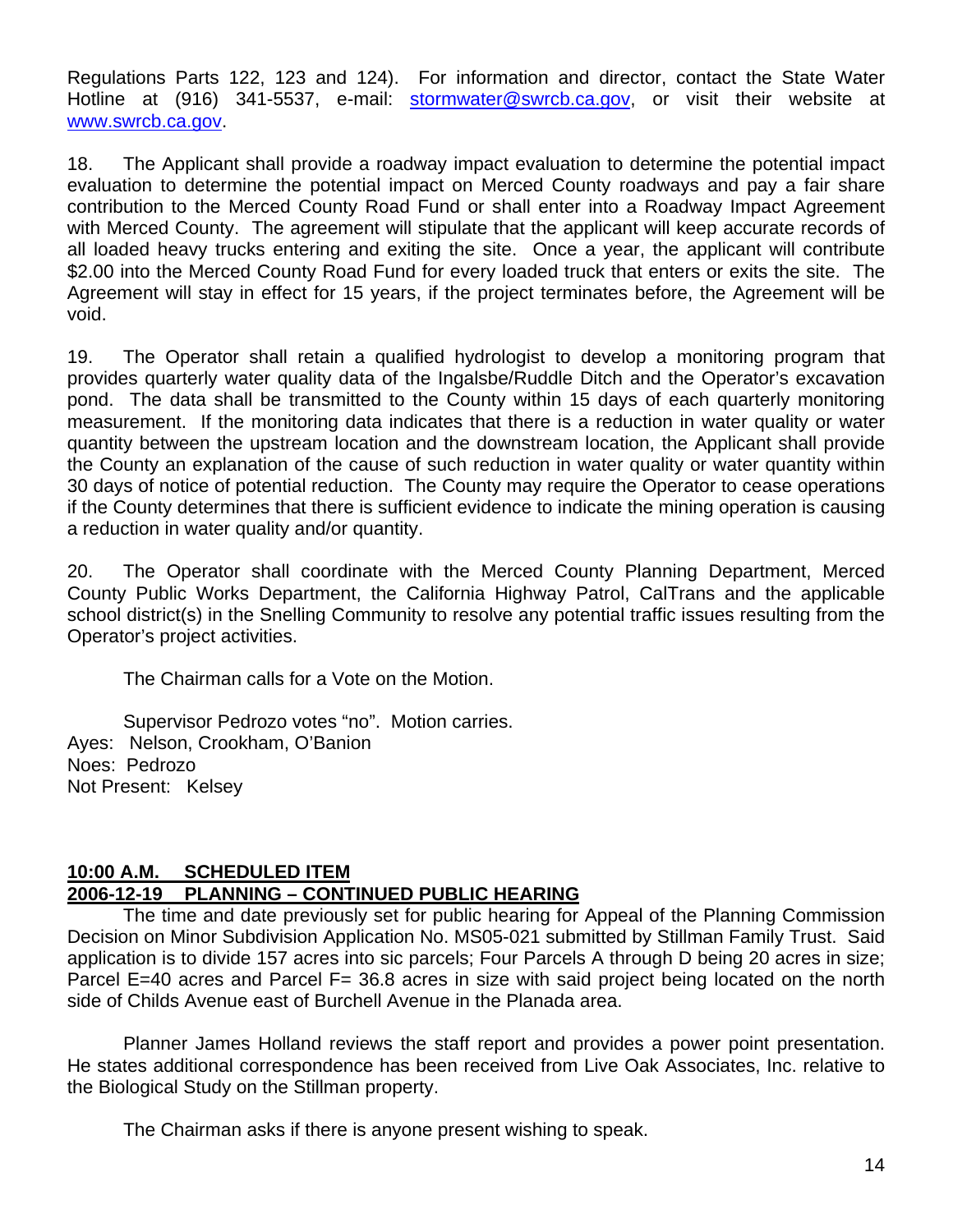Tom Stillman, Applicant, provides background information on the project stating the project is in compliance with all recommendations and submits a letter from BSK & Associates on the Groundwater level evaluation report and maps of the project area.

 Larry Bowers, Bedesen Cardoza Associates, speaks in support and submits a letter in support of the project from Mark Mayo on behalf of Mayo Dairy.

 Mary Furey, farmer, requests the Board deny the appeal and submits a written statement dated December 19, 2006. Ms. Furey also submits a written statement dated December 19, 2006 from her husband, James Furey requesting the Board deny this project and submits pictures of the location of the property.

 Terry Allen, Attorney on behalf of the Stillman Family, speaks in support of the proposal provides the history and background of the proposal.

 Dave Hartesveldt, President of Live Oak Associates, Inc. submits the Biological Study for the Stillman Property in Le Grand and summarizes the findings.

 Rochelle Koch protests the staff report availability stating there has been a violation of the Brown Act due to documents not being available for public review and submits a written statement dated December 18, 2006.

 Following discussion and upon motion of Supervisor Crookham, seconded by Supervisor Pedrozo, duly carried, the Board continues the public hearing to January 9, 2007 to allow review of all submitted documents.

 The Chairman states the public will be allowed to speak and submit testimony but the Board will not make a decision today.

Maurine McCory speaks in support of existing land uses at stake.

 Diane Westmoreland-Pedrozo, Merced County Farm Bureau Executive Director, addresses the water supply concerns.

Jean Okuye addresses the water supply concerns.

 Shane Stillman speaks in support of the project stating the project is consistent with the general plan.

 Joyce Stillman speaks in support of the project and reviews pond usage, parcel sizes, soil improvement, new technology stating the family intends to remain on the property and requests board approval.

The Chairman closes the public hearing.

The Board recesses at 1:05 p.m. and reconvenes at 1:15 p.m. with all members present.

 County Counsel James Fincher states the environmental report was not included in the planning packet and therefore Counsel recommends the Board continue and hear the matter at a later date so that the public can comment when it is available.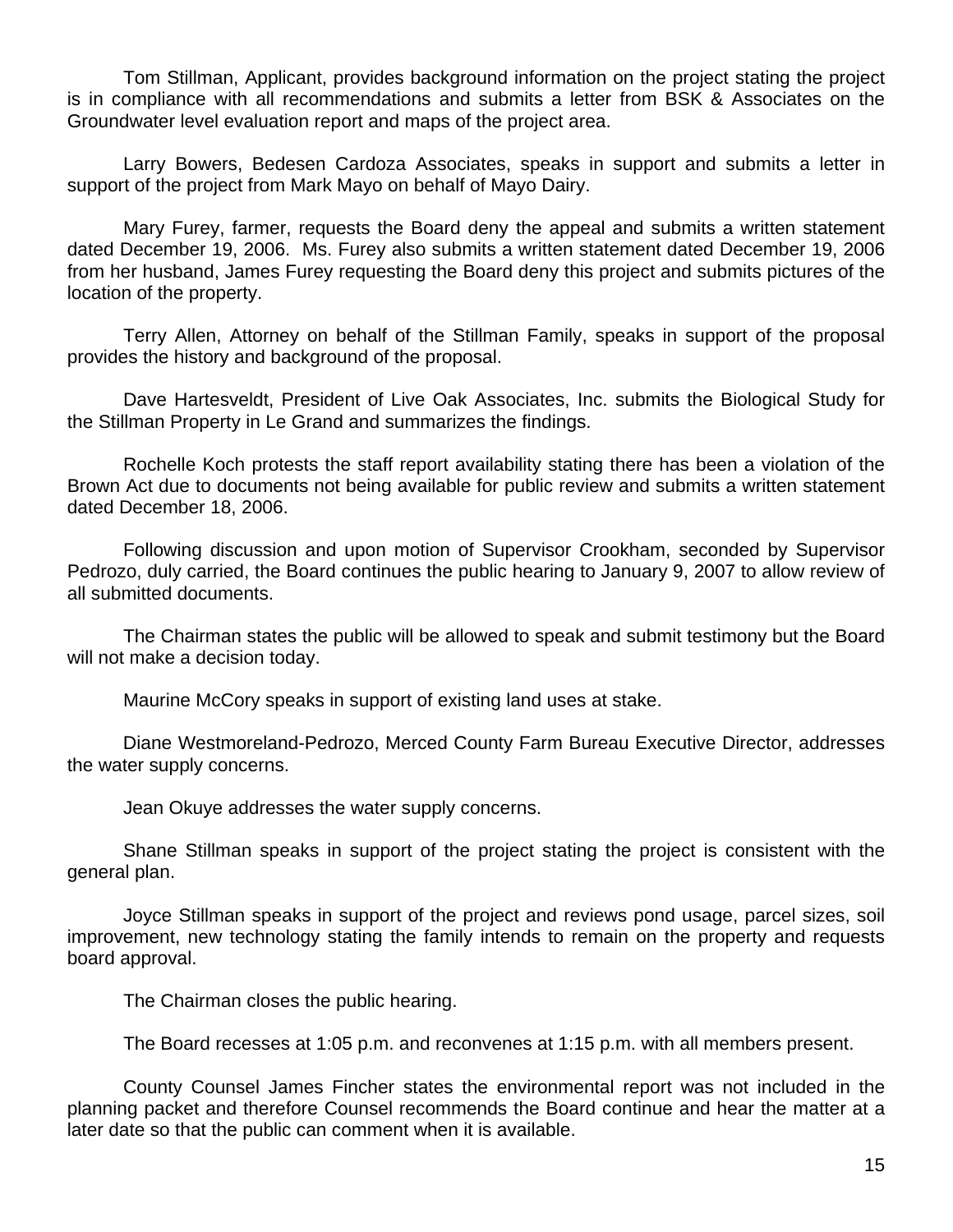The Chairman states the motion on the floor is to continue the public hearing to January 9, 2007 at 10:00 a.m.

The Chairman calls for a Vote on the Motion.

Motion carries.

Ayes: Nelson, Pedrozo, Crookham, Kelsey, O'Banion

#### **10:00 A.M. SCHEDULED ITEM 2006-12-19 PLANNING – PUBLIC HEARING**

 The time and date previously set for public hearing to consider General Plan Text Amendment No. GPTA06-001 submitted by Merced County to Amend Chapter 2, Circulation Chapter of the Merced County General Plan by establishing an Expressway standard and designate an Expressway Alignment, known as "Campus Parkway", east of the City of Merced from Highway 99 to Yosemite Avenue, approximately 4.5 miles in length as submitted by Planning.

Planner Dave Gilbert reviews the Staff Report and provides a power point presentation.

The Chairman asks if there is anyone present wishing to speak.

Rochelle Koch protests the availability of the documents allowing the public to review.

 County Counsel James Fincher responds stating the Staff Report packet was available for the public in the Board of Supervisors Office on Friday prior to this meeting, which is the required time by law to be sufficient for public review.

 Lydia Miller speaks stating none of the documents were available after 3:00 p.m. on Friday for public review.

 Diane Westmoreland-Pedrozo, Merced County Farm Bureau Executive Director, states documents were not available for review and, therefore, does not believe the public has had a chance to review the material. Mrs. Westmoreland-Pedrozo further states no study has been done on the effects to agricultural land.

An unidentified speaker states concerns with taxes.

The Chairman closes the public hearing.

Supervising Engineer Steve Rough provides information.

 Following discussion and upon motion of Supervisor Crookham, seconded by Supervisor Kelsey, duly carried, the Board adopts the CEQA Findings of Fact, Mitigated Monitoring Program, and Statement of Overriding considerations and makes an intended decision to approve General Plan Text Amendment No. GPTA06-001.

Ayes: Nelson, Pedrozo, Crookham, Kelsey, O'Banion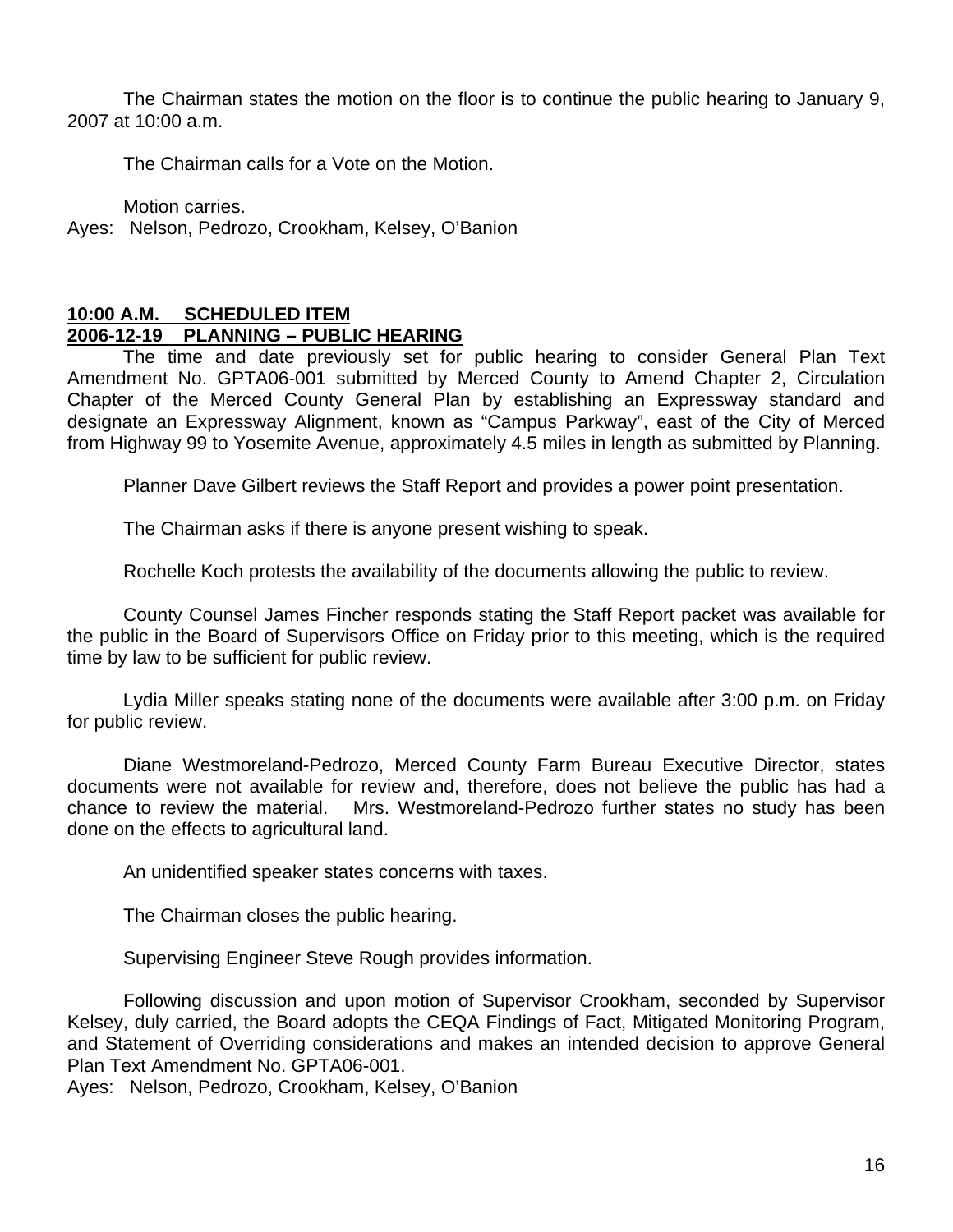#### **10:00 A.M. SCHEDULED ITEM 2006-12-19 PLANNING – 2006 CYCLE IV GENERAL PLAN AMENDMENT**

 The time and date previously set for consideration of 2006 Cycle IV General Plan Amendment for General Plan Amendment No. GPA05-009 submitted by Black Diamond Aggregates, Inc. and related applications: Zone Change Application No. ZC05-010, Major Modification No. 05-016 to Conditional Use Permit No. 2870 heard at the public hearing of December 19, 2006.

Supervisor Kelsey recuses herself due to conflict of interest.

 Assistant Planning Director Bill Nicholson and Counsel James Fincher state for the record the Board has held the public hearing and made an intended decision and therefore the requirements have been met.

 Following discussion, Supervisor O'Banion moves, seconded by Supervisor Crookham, the Board approve General Plan Amendment No. GPA05-009 and Zone Change Application No. ZC05-010, Major Modification No. 05016 to Conditional Use Permit No. 2870, adopt 2006 General Plan Amendment Cycle IV and Resolution No. 2006-226A and Ordinance No. 1799.

The Chairman calls for a Vote on the Motion.

 Supervisor Pedrozo votes "no". Motion carries. Ayes: Nelson, Crookham, O'Banion Noes: Pedrozo Not Present: Kelsey

Supervisor Kelsey returns to the Chambers at 1:45 p.m.

 The time and date previously set for consideration of 2006 Cycle IV General Plan Text Amendment for General Plan Text Amendment No. GPTA06-001 for the Campus Parkway heard at the public hearing of December 19, 2006.

Assistant Planning Director Bill Nicholson and Counsel James Fincher state for the record the Board has held the public hearing and made an intended decision and therefore the requirements have been met.

 Upon motion of Supervisor O'Banion, seconded by Supervisor Crookham, duly carried, the Board approves General Plan Text Amendment No. GPT06-001, adopts 2006 General Plan Amendment Cycle IV and adopts Resolution No. 2006-226B. Ayes: Nelson, Pedrozo, Crookham, Kelsey, O'Banion

 The time and date previously set for consideration of 2006 Cycle IV General Plan Amendment for General Plan Amendment No. 03-005 and related Zone Change Application No. ZC03-007 for Riverside Motorsports Park heard at the public hearing of November 14, 2006.

The Chairman asks if there is anyone present wishing to speak.

The following speak in opposition to the Riverside Motorsports Park project;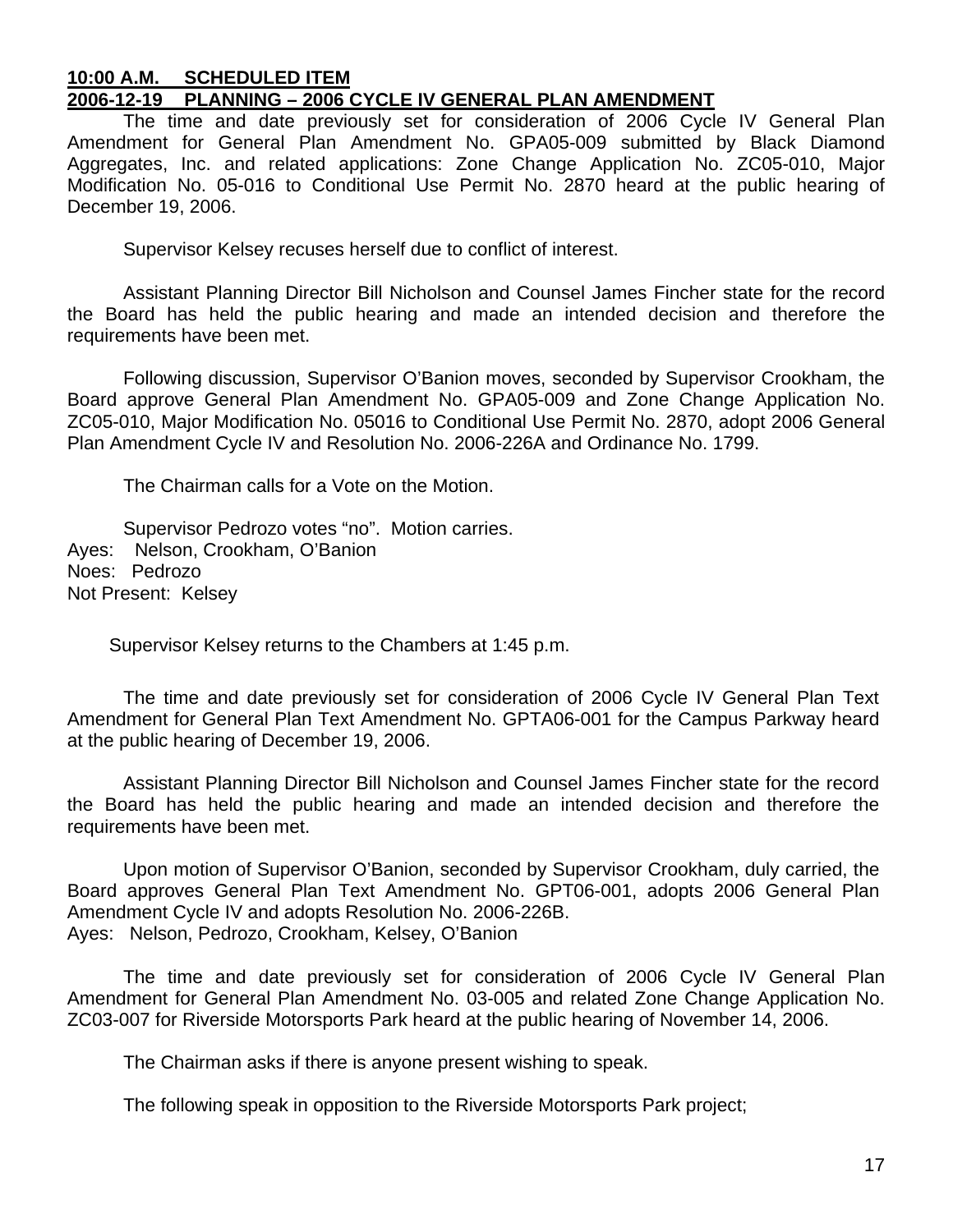Tom Grave submits petitions and letters in opposition to the project; Suzy Hultgren (Winton); Pat Farringno, Bettencourt Ranch; Mike Bettencourt, Bettencourt Ranch; Diana Westmoreland-Pedrozo, Executive Director, Merced County Farm Bureau and Mike Lamanna (Atwater).

 Supervisor Kelsey states she requests her statements from the previous Board Meeting of December 12, 2006 be included and believes District 4 is being exploited.

 Following further discussion, Supervisor Kelsey moves, to send the RMP project back to staff for further review and further traffic study at the right time of the year.

 The Chairman states the Motion dies for lack of a second. Present: Nelson, Pedrozo, Crookham, Kelsey, O'Banion

 Supervisor Pedrozo questions the process stating he thought this action was taken last week.

 County Counsel James Fincher states last week's action to approve the project was tentative and before the Board now is consideration of adopting the findings and making the general plan amendment to the cycle as required.

 Supervisor Kelsey clarifies the Board can consider anything that is before them for action. She states her motion is based on issues addressed at the last meeting for a traffic study at the right time of the year, have the matter go the Municipal Advisory Council for review and to look at the cumulative impacts and noise issues. She summarizes that the process is flawed, there were no cumulative impacts that have been looked at and the project is all about rezoning and would like to send this back to staff to redo the studies and the process.

Supervisor Kelsey moves, to send this back to staff to redo the studies and the process.

Supervisor Pedrozo seconds the motion.

 County Counsel James Fincher states the Board has already certified the EIR and what is here today is the findings and the general plan text amendment and the Board can adjust the findings. The EIR has been certified and cannot be returned back.

 Following discussion, Attorney Kate Hart appears and states at the last meeting, a majority of the Board approved and certified the EIR so the environmental review of the project is now completed based on that certification. What is being considered today is not only the general plan amendment but a rezoning. The project cannot go forward if you do not approve the general plan amendment and rezoning because the project is being taken from ag land and putting it into planned development in accordance with the castle airport area and also approving the changes to the general plan circulation and noise element.

 Supervisor Crookham states one of her concerns is also the traffic plan and questions if a traffic study can be done at a different time a year and brought back to the Board.

Supervisor Pedrozo states he does not agree with the traffic plan and states his concerns.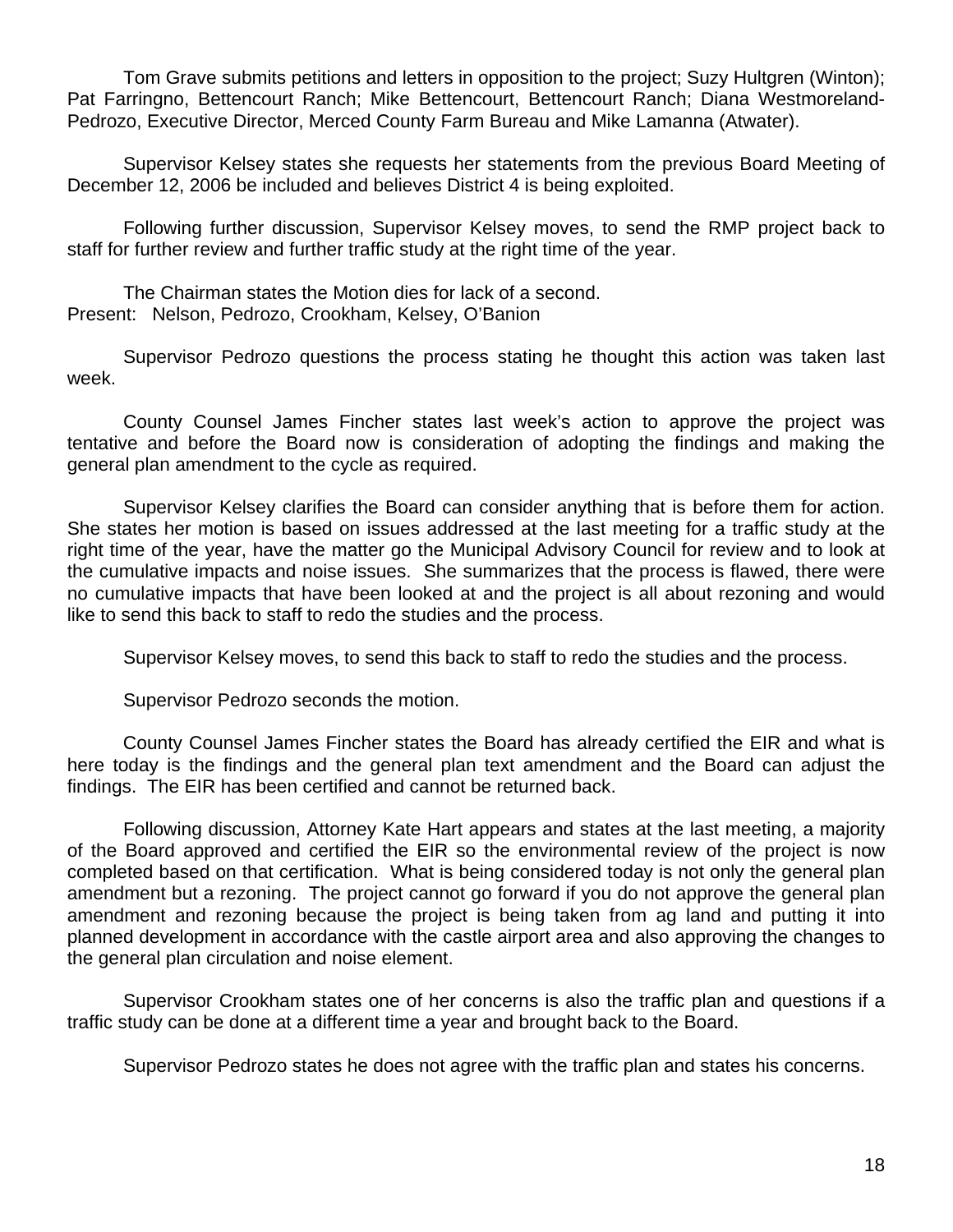Attorney Hart states the traffic plan will need to come forward with a development agreement and a master plan and further review will be done. The traffic management plan will be looked at and adopted when the conditional use permit is adopted.

 Following further discussion, Attorney Hart and EDAW Consultant Doug Brown address concerns on the analysis of the traffic study and review the Feature and Non-Feature Events.

 Attorney Hart and Assistant Planning Director Bill Nicholson review amendments to the Findings that are part of the packet and provided.

Following further discussion, the Chairman calls for a Vote on the Motion.

Supervisors Crookham, Nelson and O'Banion vote "no".

Motion fails.

Ayes: Pedrozo, Kelsey

Noes: Nelson, Crookham, O'Banion

 Supervisor O'Banion moves, seconded by Supervisor Crookham, to incorporate and approve General Plan Amendment No. 03-005 and related Zone Change Application No. AZ03- 007 for the Riverside Motorsports Park, adopt 2006 Cycle IV General Plan Amendment and adopt Resolution No. 2006-226C and Ordinance No. 1800.

The Chairman calls for a Vote on the Motion.

Supervisors Pedrozo and Kelsey vote "no". Motion carries.

Ayes: Nelson, Crookham, O'Banion

Noes: Pedrozo, Kelsey

#### **ACTION ITEM NO. 14 2006-12-19 COMMERCE, AVIATION AND ECONOMIC DEVELOPMENT**

 The Chairman announces acceptance of Quitclaim Deed, Access Easement to Airport, CERLA 120 (h) Notices, Covenants and Environmental Restrictions for Former Castle Air Force Base Parcel A (approximately 1,360.66 acres) is before the Board for consideration as recommended and submitted by Commerce, Aviation and Economic Development.

 Commerce, Aviation and Economic Development Director John Fowler reviews the Staff Report providing a brief history of the project and recommendations before the Board.

 Upon motion of Supervisor Crookham, seconded by Supervisor O'Banion, duly carried, the Board approves and authorizes the Chairman to sign and accept the following: Quitclaim Deed Access Easement to Airport, CERCLA 120(h) Notices, Covenants and Environmental Restrictions for Former Castle Air Force Base Parcel A (Contract No. 2006317) with The United States of America, Air Force Real Property Agency; approves Covenant (Contract No. 2006318) to Restrict Use of Property Environmental Restriction for a portion of the Merced County Aviation use Parcel landfill and Buffer Zone area with State Department of Toxic Substances Control and the Central Valley Regional Water Quality Control Board and approves Covenant (Contract No. 2006319) to Restrict Use of Property Environmental Restriction for a portion of the Merced County Aviation Use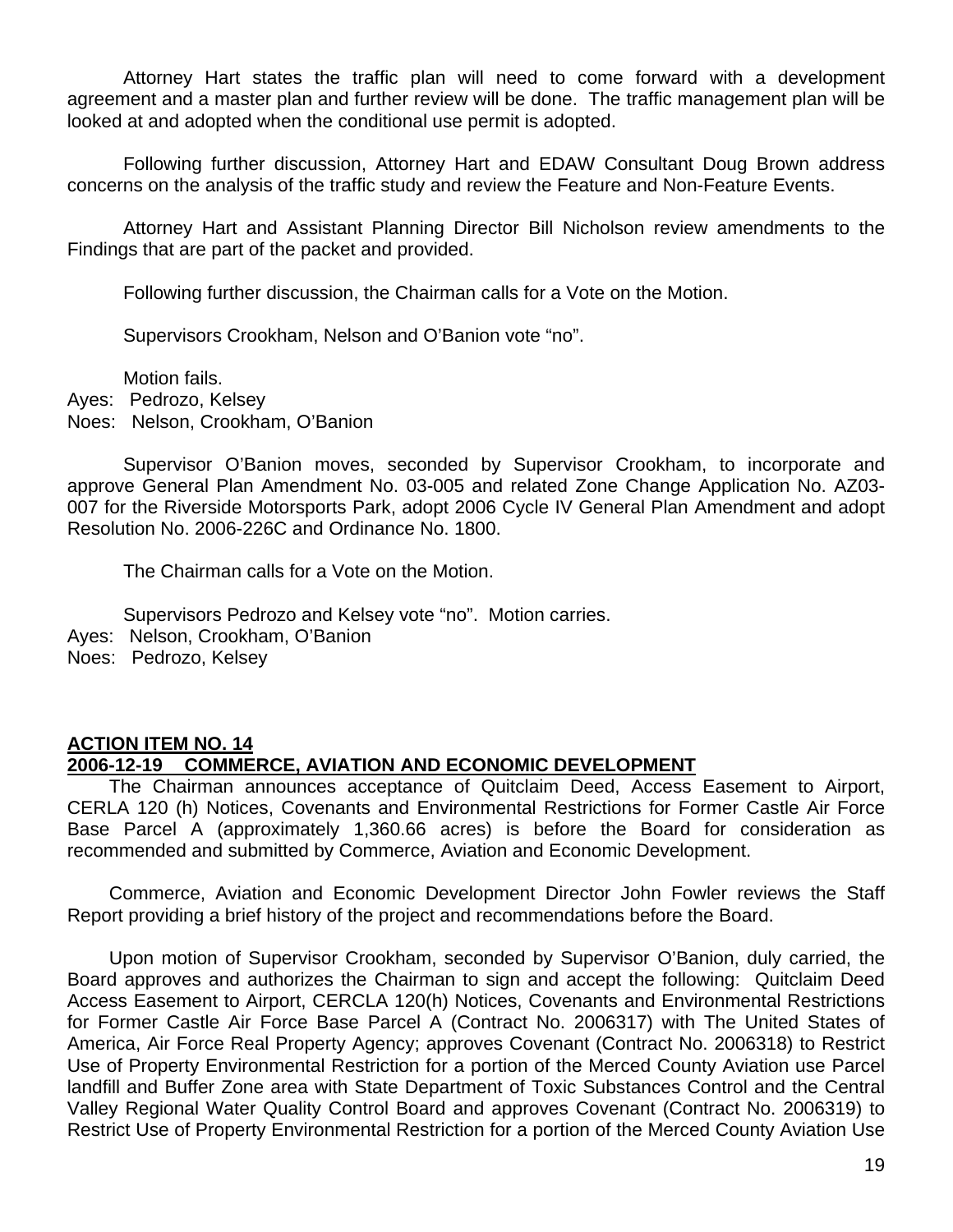Parcel containing Discharge Area 5 and Solid Waste Management Units 4.3. and 4.21 with California Regional Water Quality Control Board, Central Valley Region Ayes: Nelson, Pedrozo, Crookham, Kelsey, O'Banion

#### **ACTION ITEM NO. 15 2006-12-19 COMMERCE, AVIATION AND ECONOMIC DEVELOPMENT**

 The Chairman announces Economic Development Conveyance, Acceptance of Quitclaim Deed, CERCLA 12 (h) notices, covenants and environmental restrictions for former Castle Air Force Base Non-Aviation Parcels (approximately 552.59 acres) is before the Board for consideration as recommended and submitted by Commerce, Aviation and Economic Development.

 Commerce, Aviation and Economic Development Director John Fowler reviews the Staff Report providing a brief history of the project and recommendations before the Board.

 Upon motion of Supervisor Crookham, seconded by Supervisor O'Banion, duly carried, the Board approves and authorizes the Chairman to sign and accept the following: Quitclaim Deed (Contract No. 2006320) CERCLA 120(h) Notices, Covenants, and Environmental Restrictions for Former Castle Air Force Base Non-Aviation Parcels with The United States of America, Air Force Real Property Agency; approves Contract No. 2006321 Economic Development Conveyance Agreement with The Department of the Air Force and approves Contract No. 2006322 Covenant to Restrict Use of Property Environmental Restriction for a portion of the Merced County Aviation and Non-Aviation Use Parcels, Groundwater with State Department of Toxic Substances Control and the Central Valley Regional Water Quality Control Board.

Ayes: Nelson, Pedrozo, Crookham, Kelsey, O'Banion

# **ACTION ITEM NO. 16 2006-12-19 COMMERCE, AVIATION AND ECONOMIC DEVELOPMENT**

 The Chairman announces Memorandum Agreement with State Department of Toxic Substances Control (DTSC) and California Regional Water Quality Board is before the Board for consideration as recommended and submitted by Commerce, Aviation and Economic Development.

 Commerce, Aviation and Economic Development Director John Fowler reviews the Staff Report and recommendations before the Board.

 Upon motion of Supervisor Crookham, seconded by Supervisor O'Banion, duly carried, the Board approves and authorizes the Chairman to sign Contract No. 2006323 with the California Environmental Protection Agency, State Department of Toxic Substances Control (DTSC) and Regional water Quality Control Board, Central Valley Region for Recordation and Monitoring of Covenants to Restrict Use of Property at a Portion of the Castle Air Force Base in Merced, California.

Ayes: Nelson, Pedrozo, Crookham, Kelsey, O'Banion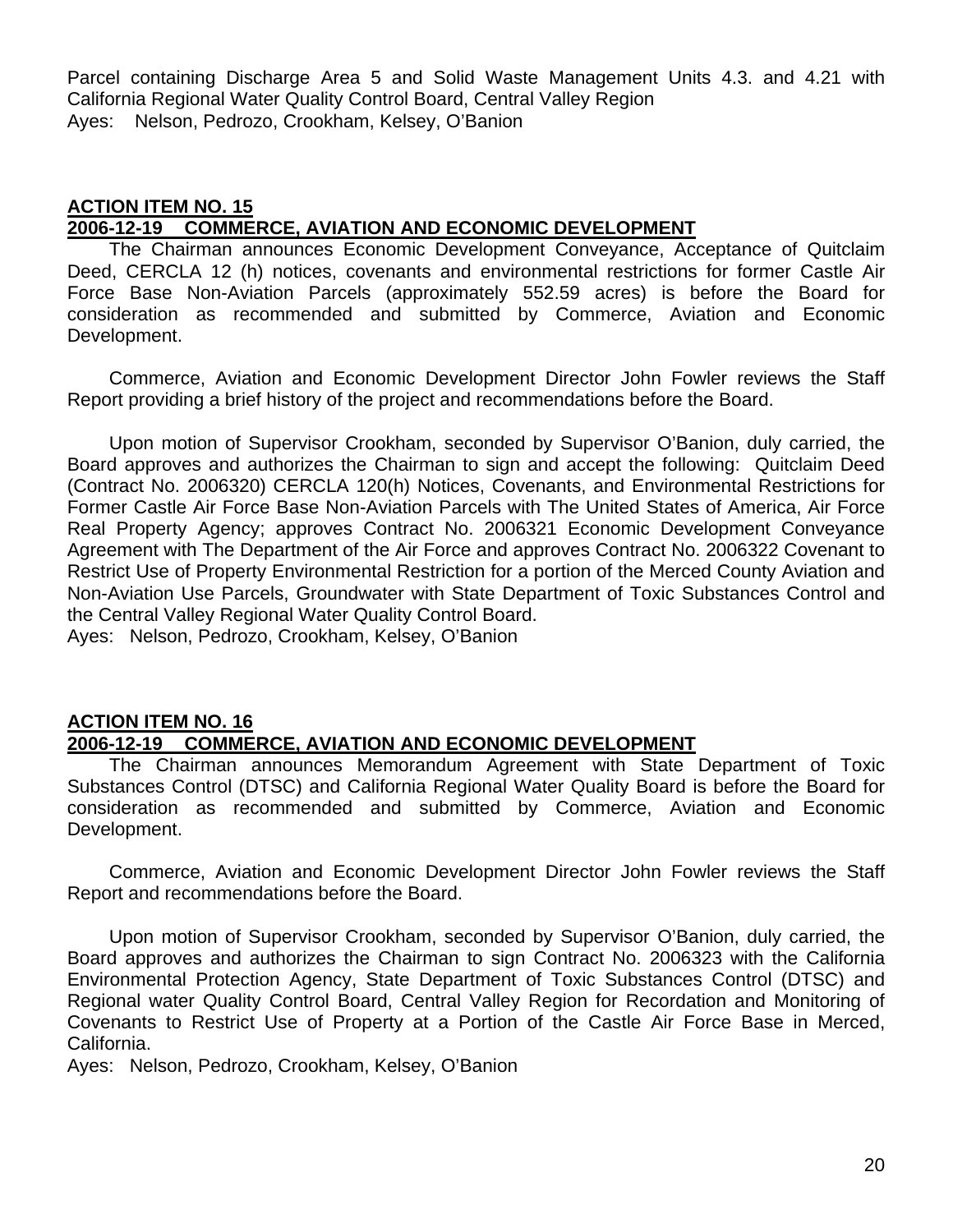#### **ACTION ITEM NO. 17 2006-12-19 COMMERCE, AVIATION AND ECONOMIC DEVELOPMENT**

 The Chairman announces Bills of Sale for Castle Air Force Base utility systems are before the Board for consideration as submitted by Commerce, Aviation and Economic Development.

 Commerce, Aviation and Economic Development Director John Fowler reviews the Staff Report and recommendation before the Board.

 Upon motion of Supervisor Crookham, seconded by Supervisor O'Banion, duly carried, the Board approves and authorizes the Chairman to sign the Contracts with the United States Department of the Air Force for Bill's of Sale for Former Castle Air Force Base utility systems: Contract No. 2006324 for Sanitary Sewer System; Contract No. 2006325 for Electrical Distribution System; Contract No. 2006326 for Natural Gas Distribution System; Contract No. 2006327 for Storm Drain System; Contract No. 2006328 for Telecommunications System and Contract No. 2006329 for Water Supply System.

Ayes: Nelson, Pedrozo, Crookham, Kelsey, O'Banion

#### **ACTION ITEM NO. 18 2006-12-19 COMMERCE, AVIATION AND ECONOMIC DEVELOPMENT**

 The Chairman announces the Interim Asset Management Agreement with Federal Merced, LLC is before the Board for consideration as submitted by Commerce, Aviation and Economic Development.

 Commerce, Aviation and Economic Development Director John fowler reviews the Staff report and recommendations before the Board.

 Upon motion of Supervisor Crookham, seconded by Supervisor O'Banion, duly carried, the Board approves and authorizes the Chairman to sign Contract No. 2006330 for Interim Asset Management Agreement with Federal Merced Associates, LLC for the property management of non-public facilities at Castle Airport Aviation and Development Center. Ayes: Nelson, Pedrozo, Crookham, Kelsey, O'Banion

#### **ACTION ITEM NO. 26 2006-12-19 HUMAN SERVICES AGENCY**

 The Clerk announces the Project Lifesaver Program purchase as a Tracking System submitted by Human Services Agency is before the Board for consideration.

 Sheriff Mark Pazin states the Sheriffs Department, in conjunction with Human Services Agency, will oversee the Tracking System for seniors afflicted with Alzheimer's disease, dementia and those who are developmentally delayed who tend to wander from home.

 Upon motion of Supervisor O'Banion, seconded by Supervisor Kelsey, duly carried, the Board approves and authorizes the Chairman to sign Contract No. 2006340 with Project Lifesaver as a Sole Source Vendor for the purchase of a tracking system that includes equipment and initial training through Purchasing on behalf of the Human Services Agency and the Sheriff's Office. Ayes: Nelson, Pedrozo, Crookham, Kelsey, O'Banion